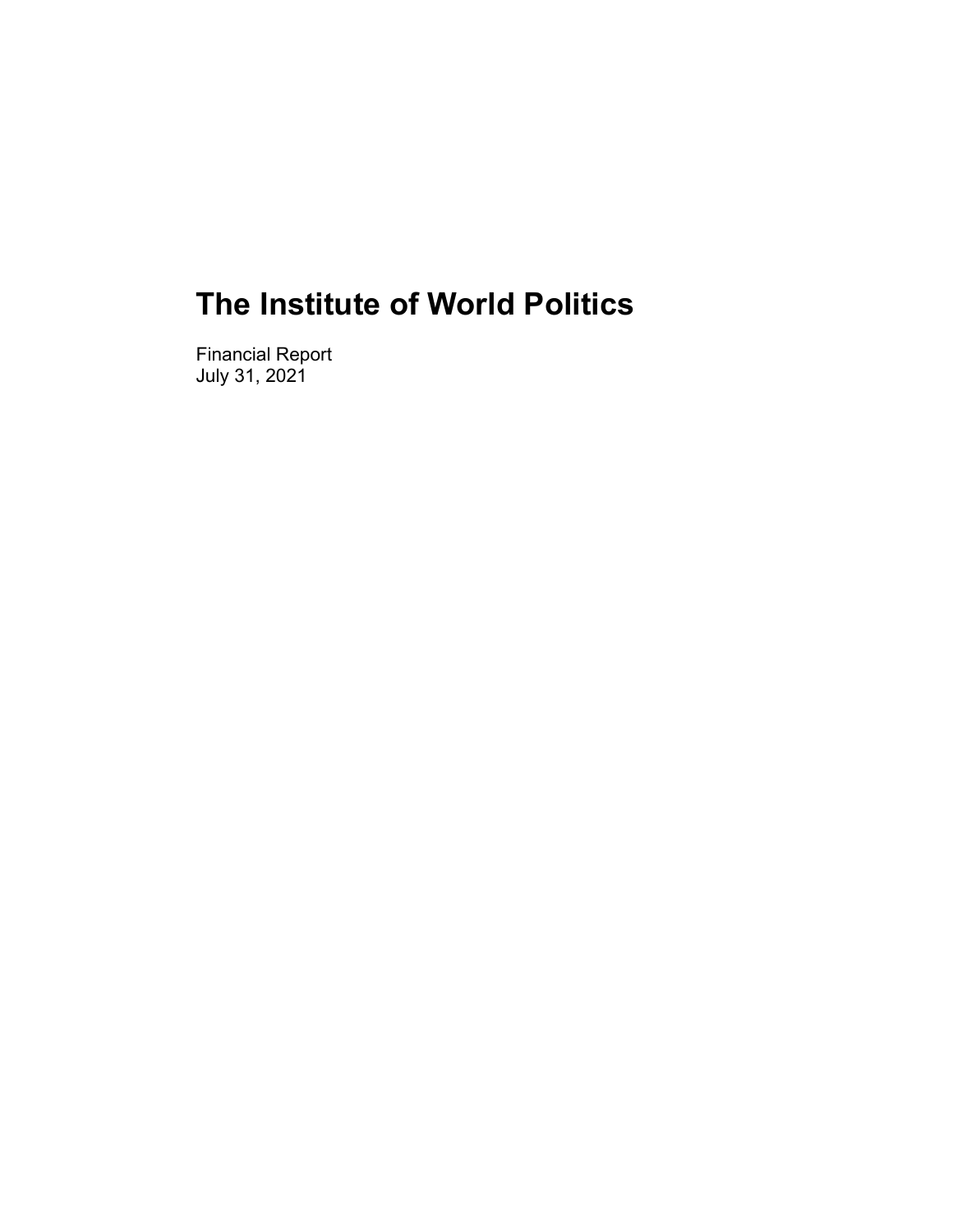## **Contents**

| Independent auditor's report                                  | $1 - 2$  |
|---------------------------------------------------------------|----------|
| <b>Financial statements</b>                                   |          |
| Statements of financial position                              | 3        |
| Statements of activities                                      | $4 - 5$  |
| Statements of functional expenses                             | $6 - 7$  |
| Statements of cash flows                                      | 8        |
| Notes to financial statements                                 | $9 - 22$ |
| Independent auditor's report on the supplementary information | 23       |
| Supplementary information                                     |          |
| Financial responsibility ratio supplementary schedule         | 24       |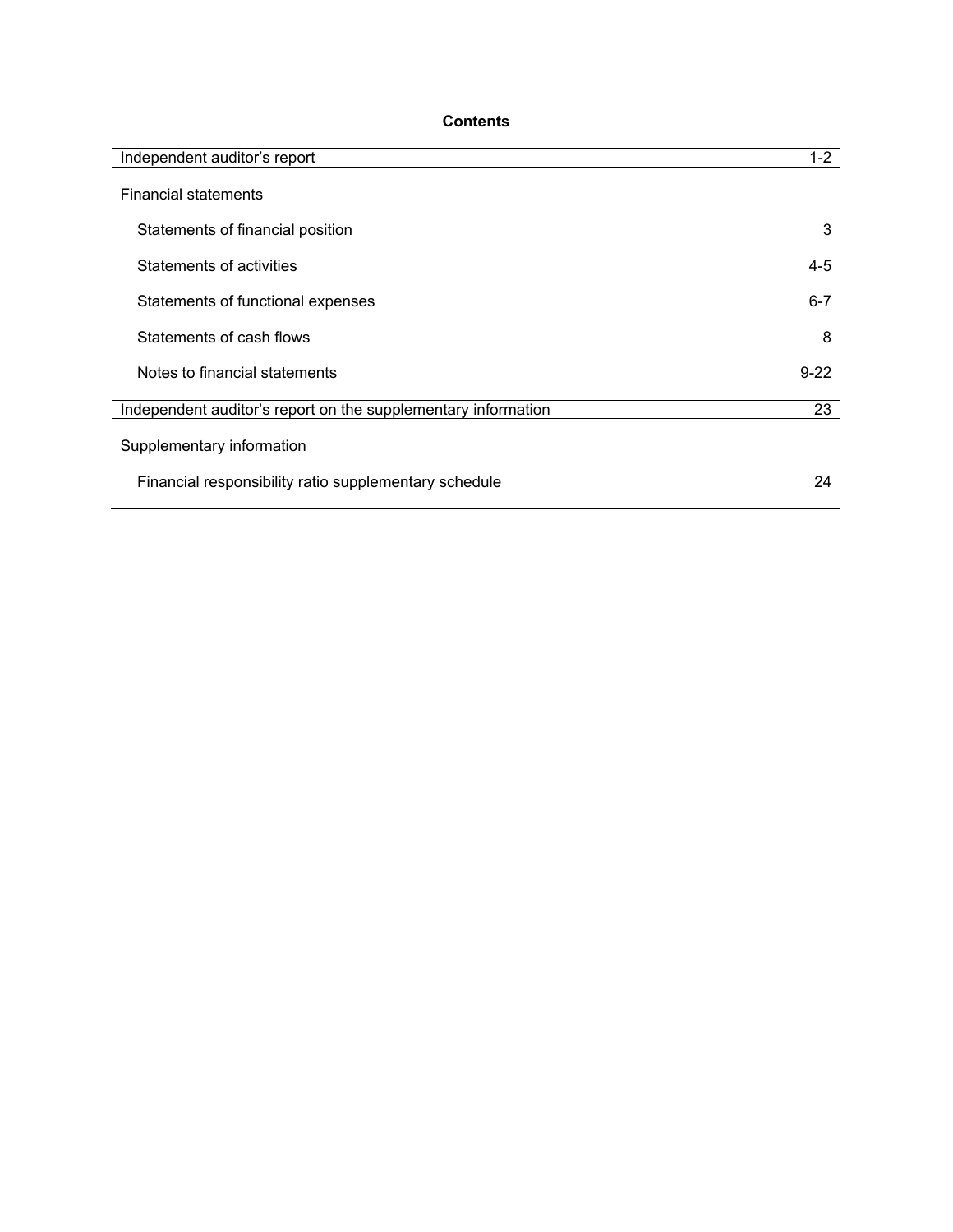

**RSM US LLP** 

#### **Independent Auditor's Report**

Executive Committee The Institute of World Politics

#### **Report on the Financial Statements**

We have audited the accompanying financial statements of The Institute of World Politics (the Institute), which comprise the statements of financial position as of July 31, 2021 and 2020, the related statements of activities, functional expenses and cash flows for the years then ended, and the related notes to the financial statements (collectively, the financial statements).

#### **Management's Responsibility for the Financial Statements**

Management is responsible for the preparation and fair presentation of these financial statements in accordance with accounting principles generally accepted in the United States of America; this includes the design, implementation and maintenance of internal control relevant to the preparation and fair presentation of financial statements that are free from material misstatement, whether due to fraud or error.

#### **Auditor's Responsibility**

Our responsibility is to express an opinion on these financial statements based on our audits. We conducted our audits in accordance with auditing standards generally accepted in the United States of America and the standards applicable to financial audits contained in *Government Auditing Standards*, issued by the Comptroller General of the United States. Those standards require that we plan and perform the audits to obtain reasonable assurance about whether the financial statements are free from material misstatement.

An audit involves performing procedures to obtain audit evidence about the amounts and disclosures in the financial statements. The procedures selected depend on the auditor's judgment, including the assessment of the risks of material misstatement of the financial statements, whether due to fraud or error. In making those risk assessments, the auditor considers internal control relevant to the entity's preparation and fair presentation of the financial statements in order to design audit procedures that are appropriate in the circumstances, but not for the purpose of expressing an opinion on the effectiveness of the entity's internal control. Accordingly, we express no such opinion. An audit also includes evaluating the appropriateness of accounting policies used and the reasonableness of significant accounting estimates made by management, as well as evaluating the overall presentation of the financial statements.

We believe that the audit evidence we have obtained is sufficient and appropriate to provide a basis for our audit opinion.

#### **Opinion**

In our opinion, the financial statements referred to above present fairly, in all material respects, the financial position of the Institute as of July 31, 2021 and 2020, and the changes in its net assets and its cash flows for the years then ended in accordance with accounting principles generally accepted in the United States of America.

THE POWER OF BEING UNDERSTOOD AUDIT | TAX | CONSULTING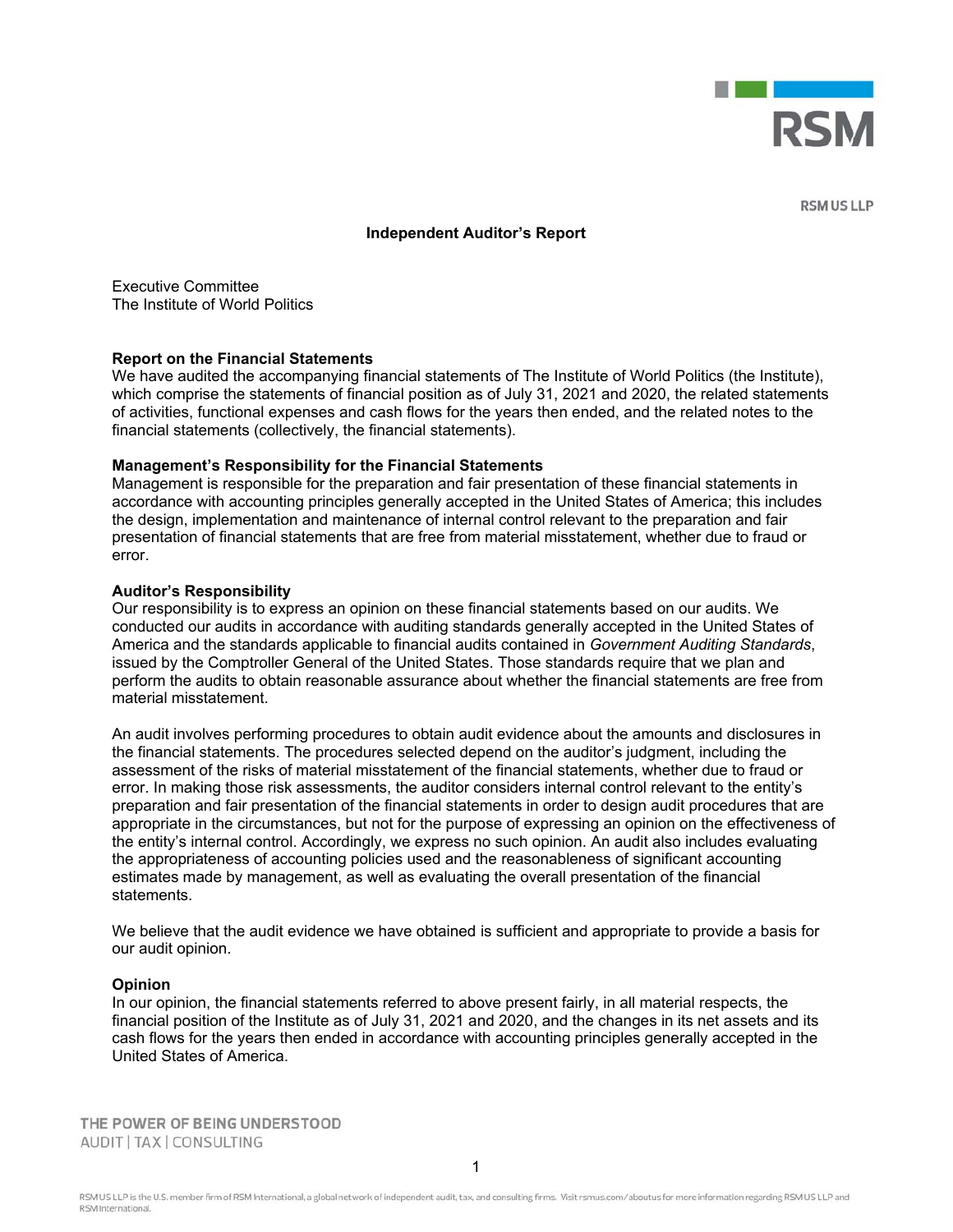#### **Other Reporting Required by** *Government Auditing Standards*

In accordance with *Government Auditing Standards*, we have also issued our report dated December 14, 2021, on our consideration of the Institute's internal control over financial reporting and on our tests of its compliance with certain provisions of laws, regulations, contracts and grant agreements and other matters. The purpose of that report is solely to describe the scope of our testing of internal control over financial reporting and compliance and the results of that testing, and not to provide an opinion on the effectiveness of internal control over financial reporting or on compliance. That report is an integral part of an audit performed in accordance with *Government Auditing Standards* in considering the Institute's internal control over financial reporting and compliance.

RSM US LLP

Washington, D.C. December 14, 2021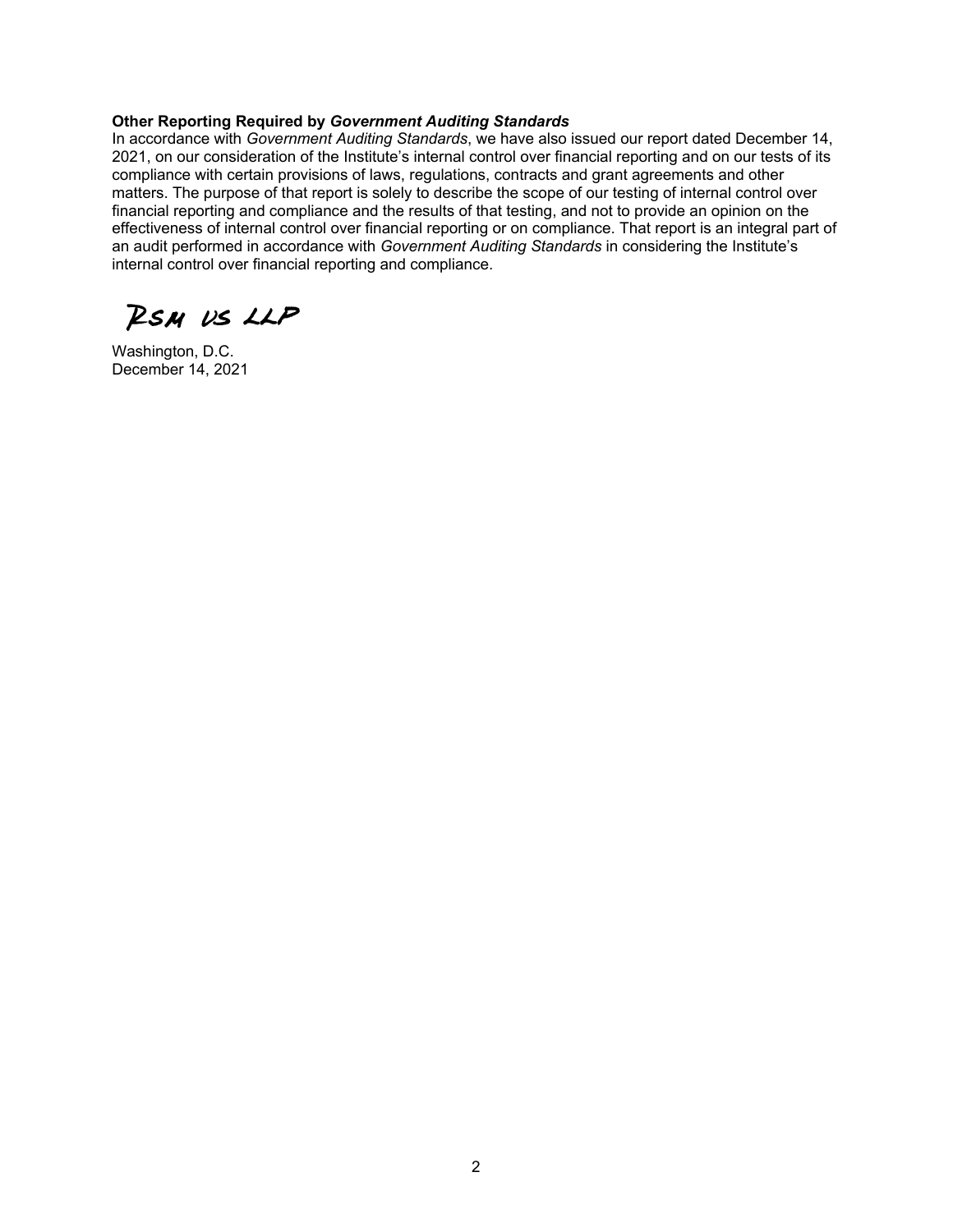## **Statements of Financial Position July 31, 2021 and 2020**

|                                                                  | 2021             | 2020             |
|------------------------------------------------------------------|------------------|------------------|
| <b>Assets</b>                                                    |                  |                  |
| Cash and cash equivalents                                        | \$<br>2,782,514  | \$<br>503,020    |
| Tuition receivables, net of allowances for doubtful accounts and |                  |                  |
| discounts (2021 - \$10,000; 2020 - \$13,241)                     | 85,803           | 124,754          |
| Contributions receivable, net                                    | 466,706          | 2,103,708        |
| Prepaid expenses and other assets                                | 141,482          | 129,947          |
| Restricted cash                                                  | 1,365,607        | 430,302          |
| Investments                                                      | 3,866,233        | 3,466,635        |
| Investments held for split-interest agreement                    | 444,082          | 382,411          |
| Property and equipment, net                                      | 9,704,224        | 9,912,956        |
|                                                                  | \$<br>18,856,651 | \$<br>17,053,733 |
| <b>Liabilities and Net Assets</b>                                |                  |                  |
| Liabilities:                                                     |                  |                  |
| Line of credit                                                   | \$               | \$<br>350,000    |
| Accounts payable and accrued expenses                            | 88,718           | 102,094          |
| Deferred tuition and revenue                                     | 134,737          | 76,959           |
| Refundable advances                                              | 1,270,560        | 1,101,529        |
| Long-term debt, net of issuance costs                            | 7,177,833        | 7,432,355        |
| Paycheck Protection Program promissory note                      | 718,275          | 718,275          |
| Interest rate swap                                               | 210,261          | 389,284          |
| Capital lease obligations                                        | 23,377           | 35,384           |
| Annuity obligations                                              | 122,598          | 148,563          |
|                                                                  | 9,746,359        | 10,354,443       |
| Commitments and contingencies (Note 10)                          |                  |                  |
| Net assets:                                                      |                  |                  |
| Without donor restrictions                                       |                  |                  |
| Undesignated                                                     | 3,377,579        | 1,306,753        |
| Board-designated                                                 | 270,676          | 175,934          |
|                                                                  | 3,648,255        | 1,482,687        |
| With donor restrictions                                          | 5,462,037        | 5,216,603        |
|                                                                  | 9,110,292        | 6,699,290        |
|                                                                  | 18,856,651       | \$<br>17,053,733 |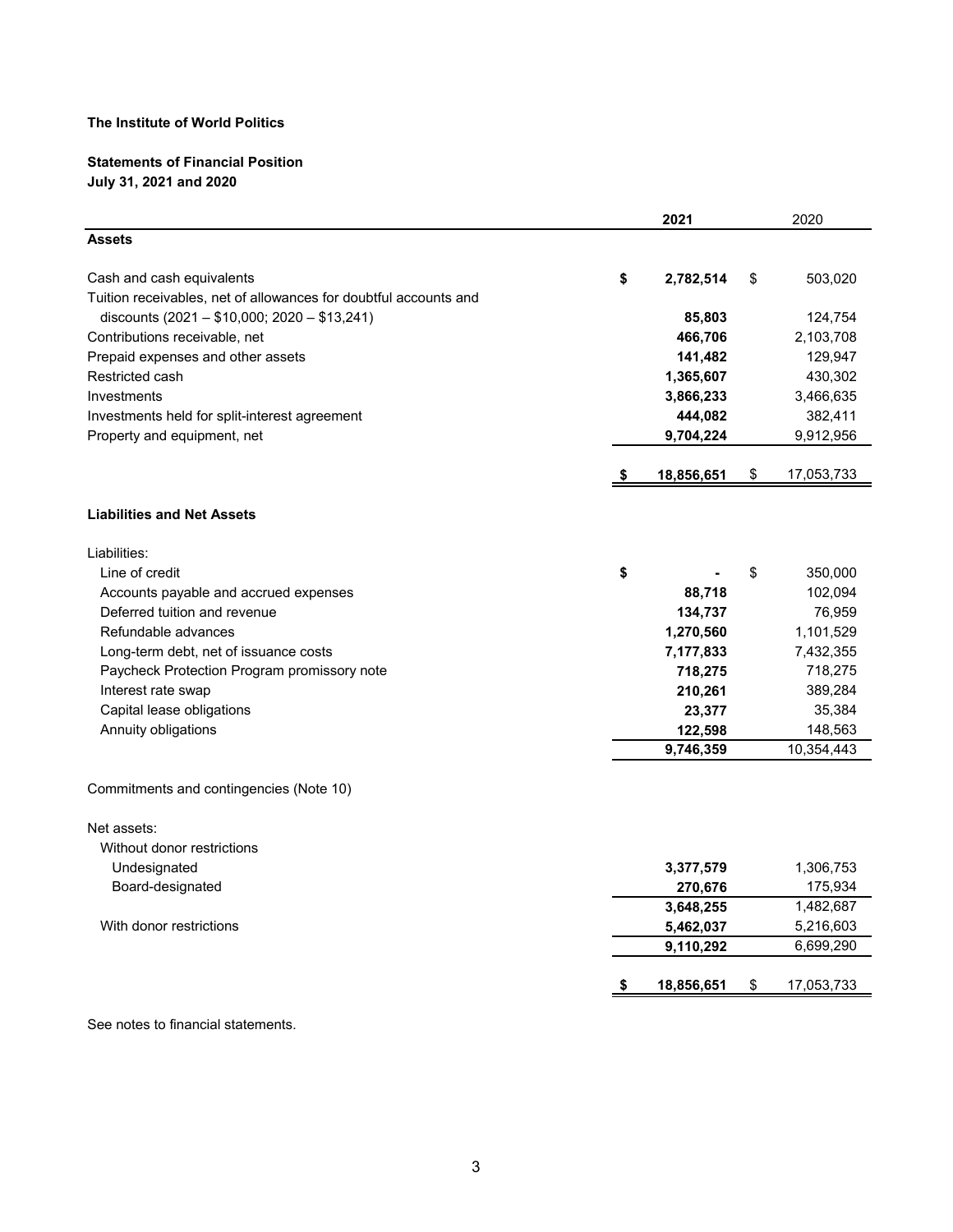#### **Statement of Activities Year Ended July 31, 2021**

|                                                            | Without |                           | <b>With</b> |                           |              |
|------------------------------------------------------------|---------|---------------------------|-------------|---------------------------|--------------|
|                                                            |         | <b>Donor Restrictions</b> |             | <b>Donor Restrictions</b> | <b>Total</b> |
| Revenue and support:                                       |         |                           |             |                           |              |
| Student tuition and fees, net of discounts                 |         |                           |             |                           |              |
| and scholarships of \$773,938                              | \$      | 2,408,556                 | S           |                           | 2,408,556    |
| Contributions                                              |         | 2,528,382                 |             | 1,776,815                 | 4,305,197    |
| Investment income, net                                     |         | 320,513                   |             | 820,659                   | 1,141,172    |
| Other                                                      |         | 51,458                    |             |                           | 51,458       |
| <b>Higher Education Emergency Relief Fund</b>              |         | 462,464                   |             |                           | 462,464      |
| Forgiveness of Paycheck Protection Program promissory note |         | 718,275                   |             |                           | 718,275      |
| Net assets released from restrictions                      |         | 2,352,040                 |             | (2,352,040)               |              |
| Total revenue and support                                  |         | 8,841,688                 |             | 245,434                   | 9,087,122    |
| Expenses:                                                  |         |                           |             |                           |              |
| Program                                                    |         | 4,425,917                 |             |                           | 4,425,917    |
| Management and general                                     |         | 1,926,506                 |             |                           | 1,926,506    |
| Fundraising                                                |         | 502,720                   |             |                           | 502,720      |
| <b>Total expenses</b>                                      |         | 6,855,143                 |             |                           | 6,855,143    |
| Other gains:                                               |         |                           |             |                           |              |
| Unrealized gain on interest rate swaps                     |         | 179,023                   |             |                           | 179,023      |
|                                                            |         | 179,023                   |             |                           | 179,023      |
| Change in net assets                                       |         | 2,165,568                 |             | 245,434                   | 2,411,002    |
| Net assets:                                                |         |                           |             |                           |              |
| Beginning                                                  |         | 1,482,687                 |             | 5,216,603                 | 6,699,290    |
| Ending                                                     |         | 3,648,255                 | 5           | 5,462,037                 | \$9,110,292  |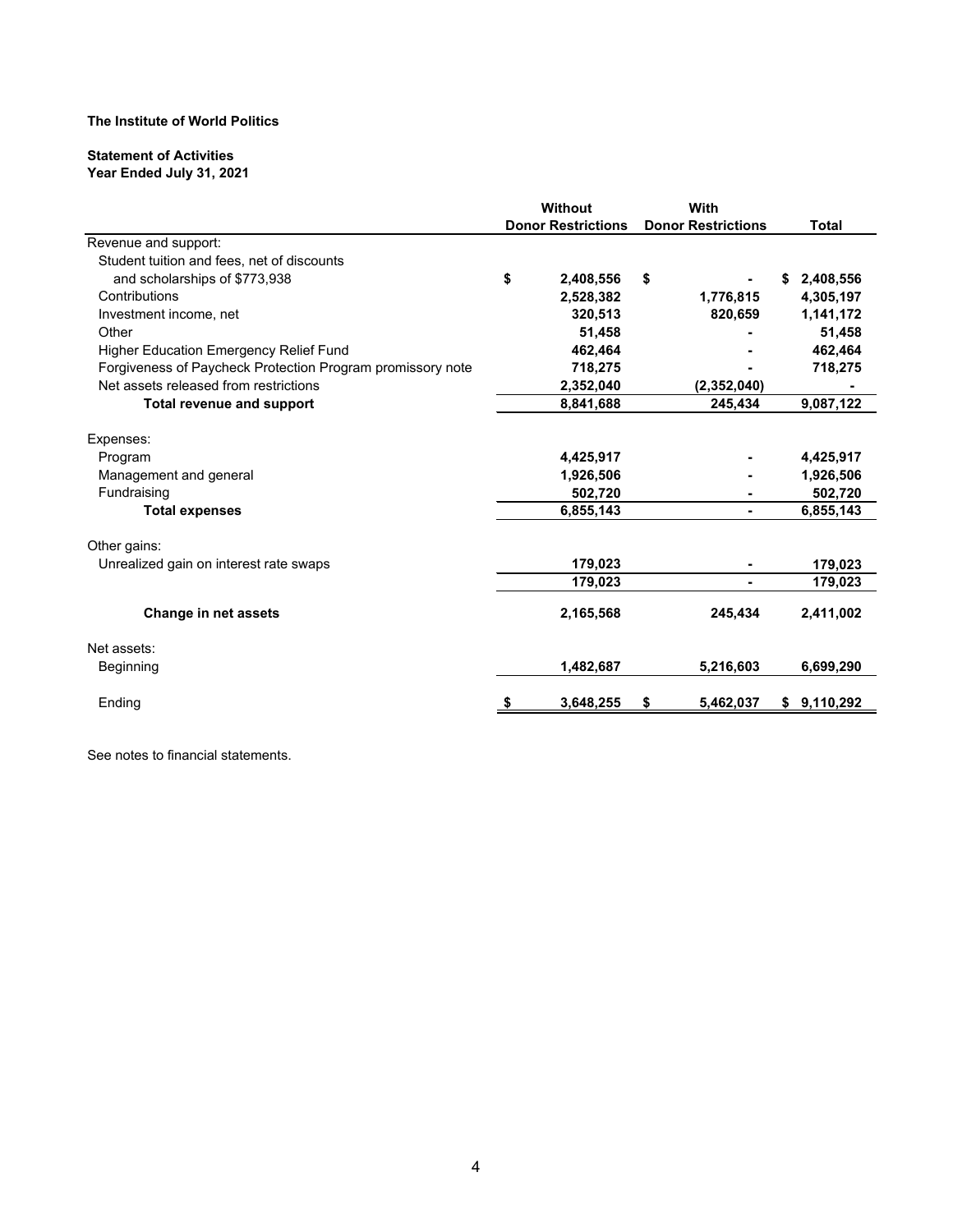## **Statement of Activities Year Ended July 31, 2020**

|                                            | Without                               | With            |     |            |
|--------------------------------------------|---------------------------------------|-----------------|-----|------------|
|                                            | Donor Restrictions Donor Restrictions |                 |     | Total      |
| Revenue and support:                       |                                       |                 |     |            |
| Student tuition and fees, net of discounts |                                       |                 |     |            |
| and scholarships of \$827,578              | \$<br>2,409,094                       | \$              | \$. | 2,409,094  |
| Contributions                              | 2,355,277                             | 1,761,820       |     | 4,117,097  |
| Investment income, net                     | 153,737                               | 339,421         |     | 493,158    |
| Other                                      | 36,967                                |                 |     | 36,967     |
| Net assets released from restrictions      | 949,174                               | (949, 174)      |     |            |
| <b>Total revenue and support</b>           | 5,904,249                             | 1,152,067       |     | 7,056,316  |
|                                            |                                       |                 |     |            |
| Expenses:                                  |                                       |                 |     |            |
| Program                                    | 4,539,889                             |                 |     | 4,539,889  |
| Management and general                     | 1,846,120                             |                 |     | 1,846,120  |
| Fundraising                                | 604,271                               |                 |     | 604,271    |
| <b>Total expenses</b>                      | 6,990,280                             |                 |     | 6,990,280  |
| Other losses:                              |                                       |                 |     |            |
| Unrealized loss on interest rate swaps     | (455, 288)                            |                 |     | (455,288)  |
|                                            | (455, 288)                            |                 |     | (455,288)  |
| <b>Change in net assets</b>                | (1,541,319)                           | 1,152,067       |     | (389, 252) |
|                                            |                                       |                 |     |            |
| Net assets:                                |                                       |                 |     |            |
| Beginning                                  | 3,024,006                             | 4,064,536       |     | 7,088,542  |
| Ending                                     | \$<br>1,482,687                       | \$<br>5,216,603 | \$  | 6,699,290  |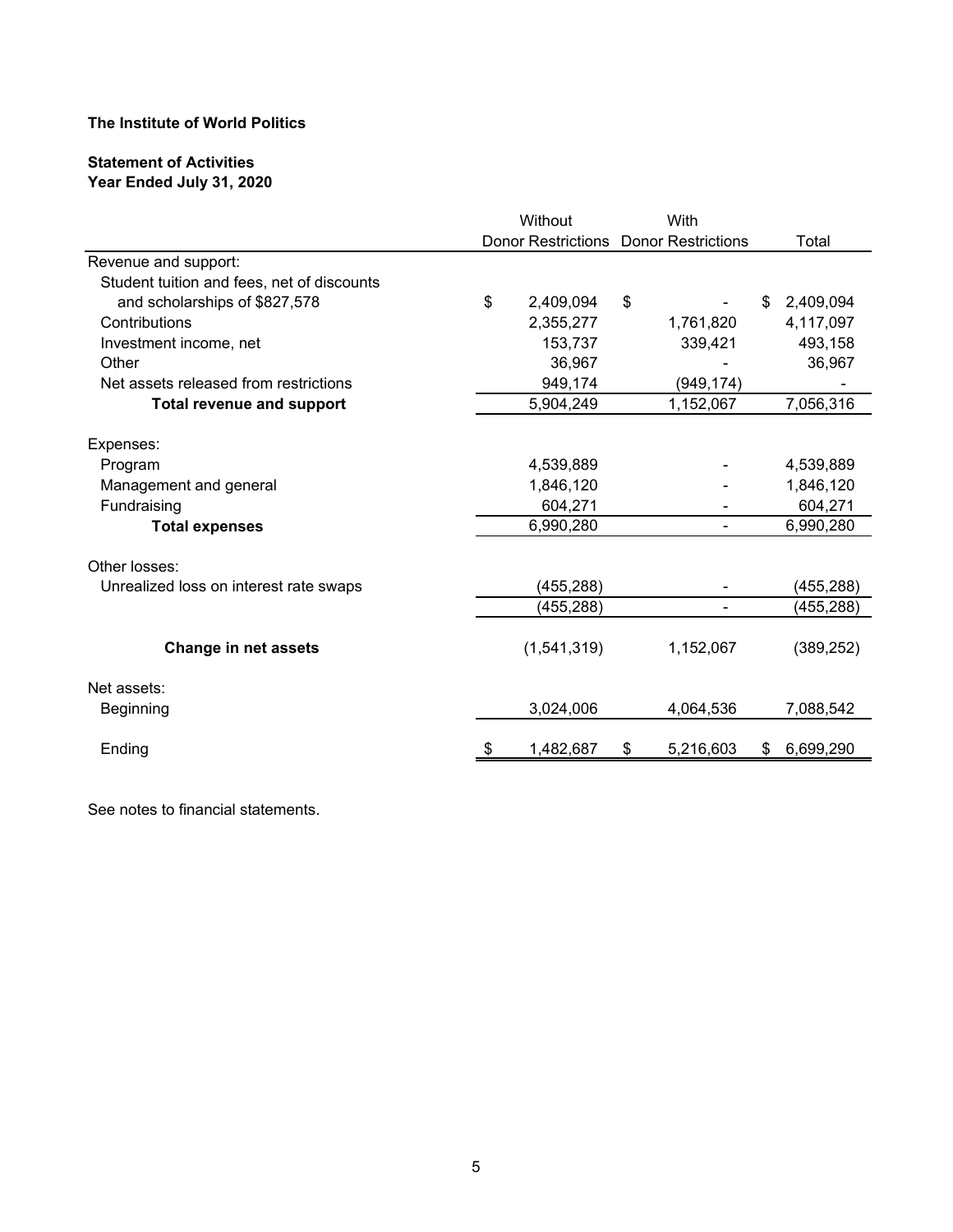#### **Statement of Functional Expenses Year Ended July 31, 2021**

|                                       |                 |    | <b>Management</b> |    |                    |    |           |
|---------------------------------------|-----------------|----|-------------------|----|--------------------|----|-----------|
|                                       | Program         |    | and General       |    | <b>Fundraising</b> |    | Total     |
| <b>Salaries</b>                       | \$<br>2,945,595 | \$ | 756,172           | \$ | 286,257            | \$ | 3,988,024 |
| Other employee benefits               | 250,868         |    | 80,717            |    | 68,432             |    | 400,017   |
| Other professional fees               | 139,705         |    | 267,210           |    | 7,213              |    | 414,128   |
| Payroll taxes                         | 235,802         |    | 55,774            |    | 20,650             |    | 312,226   |
| Depreciation and amortization         | 193,197         |    | 66,972            |    | 29,460             |    | 289,629   |
| Accounting                            |                 |    | 253,547           |    |                    |    | 253,547   |
| Interest expense                      | 101,512         |    | 101,687           |    | 20,302             |    | 223,501   |
| Occupancy                             | 94,974          |    | 60,129            |    | 14,482             |    | 169,585   |
| Conferences, conventions and meetings | 13,904          |    | 4,619             |    | 1,953              |    | 20,476    |
| Office expenses                       | 47,695          |    | 29,470            |    | 8,877              |    | 86,042    |
| Advertising                           | 116,421         |    | 559               |    | 30                 |    | 117,010   |
| Pension plan contributions            | 85,041          |    | 30,827            |    | 6,314              |    | 122,182   |
| Publications and subscriptions        | 94,570          |    | 6,009             |    | 4,358              |    | 104,937   |
| Miscellaneous                         | 47,687          |    | 57,157            |    | 8,667              |    | 113,511   |
| Insurance                             | 21,589          |    | 40,782            |    | 3,292              |    | 65,663    |
| Information technology                | 27,292          |    | 43,317            |    | 8,460              |    | 79,069    |
| Legal                                 |                 |    | 52,782            |    |                    |    | 52,782    |
| Travel                                | 2,448           |    |                   |    | 2,460              |    | 4,908     |
| Printing                              | 6,998           |    | 10,297            |    | 9,133              |    | 26,428    |
| Dues                                  | 619             |    | 8,479             |    | 2,380              |    | 11,478    |
|                                       | 4,425,917       | S. | 1,926,506         | S  | 502,720            | S  | 6,855,143 |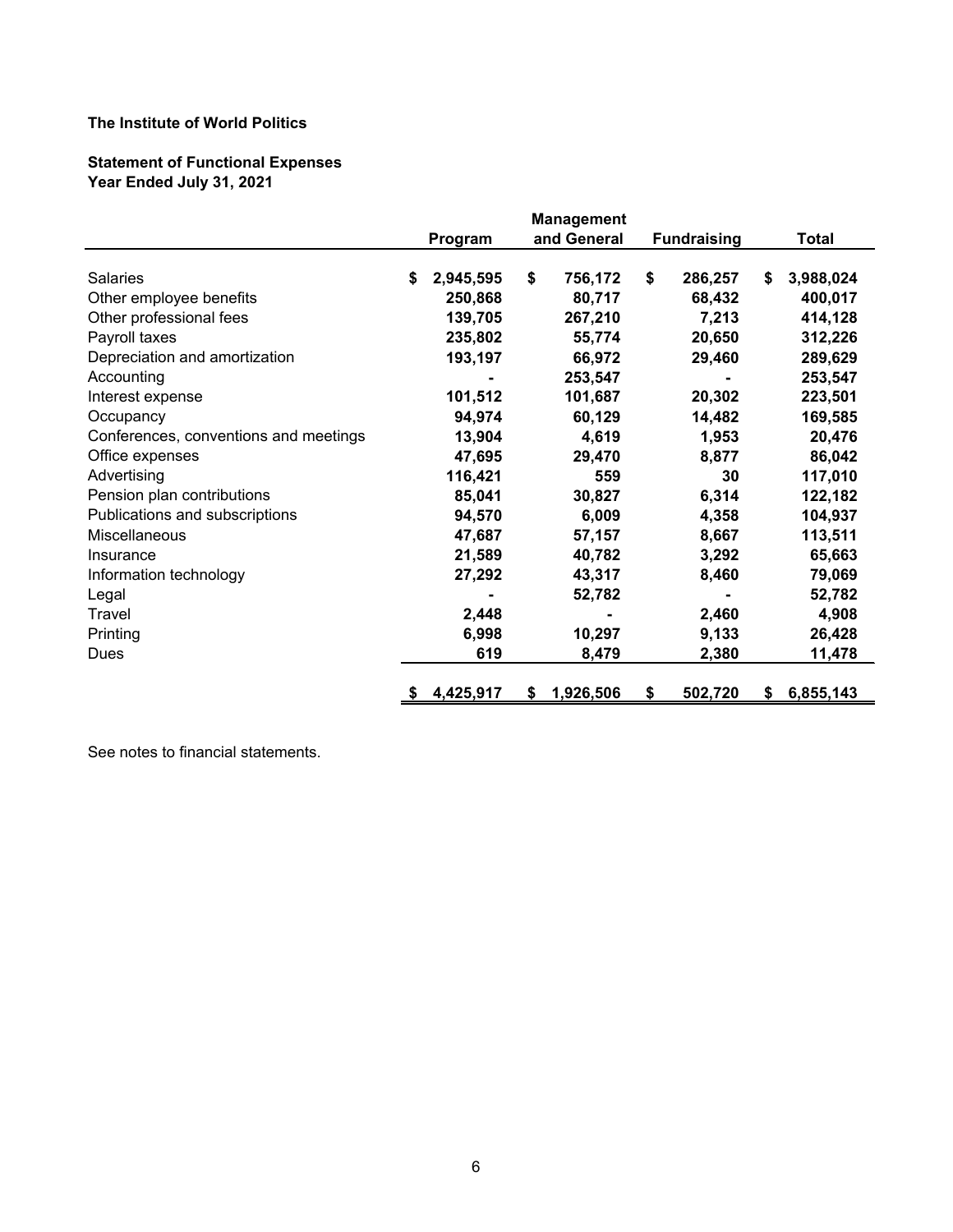#### **Statement of Functional Expenses Year Ended July 31, 2020**

|                                       |                 | Management      |               |                 |
|---------------------------------------|-----------------|-----------------|---------------|-----------------|
|                                       | Program         | and General     | Fundraising   | Total           |
|                                       |                 |                 |               |                 |
| <b>Salaries</b>                       | \$<br>2,877,499 | \$<br>717,886   | \$<br>335,479 | \$<br>3,930,864 |
| Other employee benefits               | 347,299         | 57,149          | 70,194        | 474,642         |
| Other professional fees               | 148,289         | 226,143         | 2,030         | 376,462         |
| Payroll taxes                         | 231,931         | 51,956          | 27,559        | 311,446         |
| Depreciation and amortization         | 195,289         | 44,703          | 29,263        | 288,642         |
| Accounting                            |                 | 274,322         |               | 274,322         |
| Interest expense                      | 140,110         | 115,991         | 21,036        | 257,750         |
| Occupancy                             | 96,742          | 66,702          | 14,525        | 177,969         |
| Conferences, conventions and meetings | 42,466          | 62,750          | 12,604        | 117,820         |
| Office expenses                       | 62,546          | 36,813          | 7,814         | 107,173         |
| Advertising                           | 100,859         | 671             | 535           | 102,065         |
| Pension plan contributions            | 71,100          | 24,873          | 324           | 96,297          |
| Publications and subscriptions        | 83,672          | 6,834           | 933           | 91,439          |
| Miscellaneous                         | 45,894          | 28,279          | 12,879        | 87,052          |
| Insurance                             | 27,019          | 42,150          | 4,048         | 73,217          |
| Information technology                | 33,092          | 22,817          | 4,969         | 60,878          |
| Legal                                 |                 | 47,392          | 10,962        | 58,354          |
| Travel                                | 23,166          | 8,457           | 20,199        | 51,822          |
| Printing                              | 12,138          | 1,531           | 27,085        | 40,754          |
| Dues                                  | 778             | 8,701           | 1,833         | 11,312          |
|                                       |                 |                 |               |                 |
|                                       | \$<br>4,539,889 | \$<br>1,846,120 | \$<br>604,271 | \$<br>6,990,280 |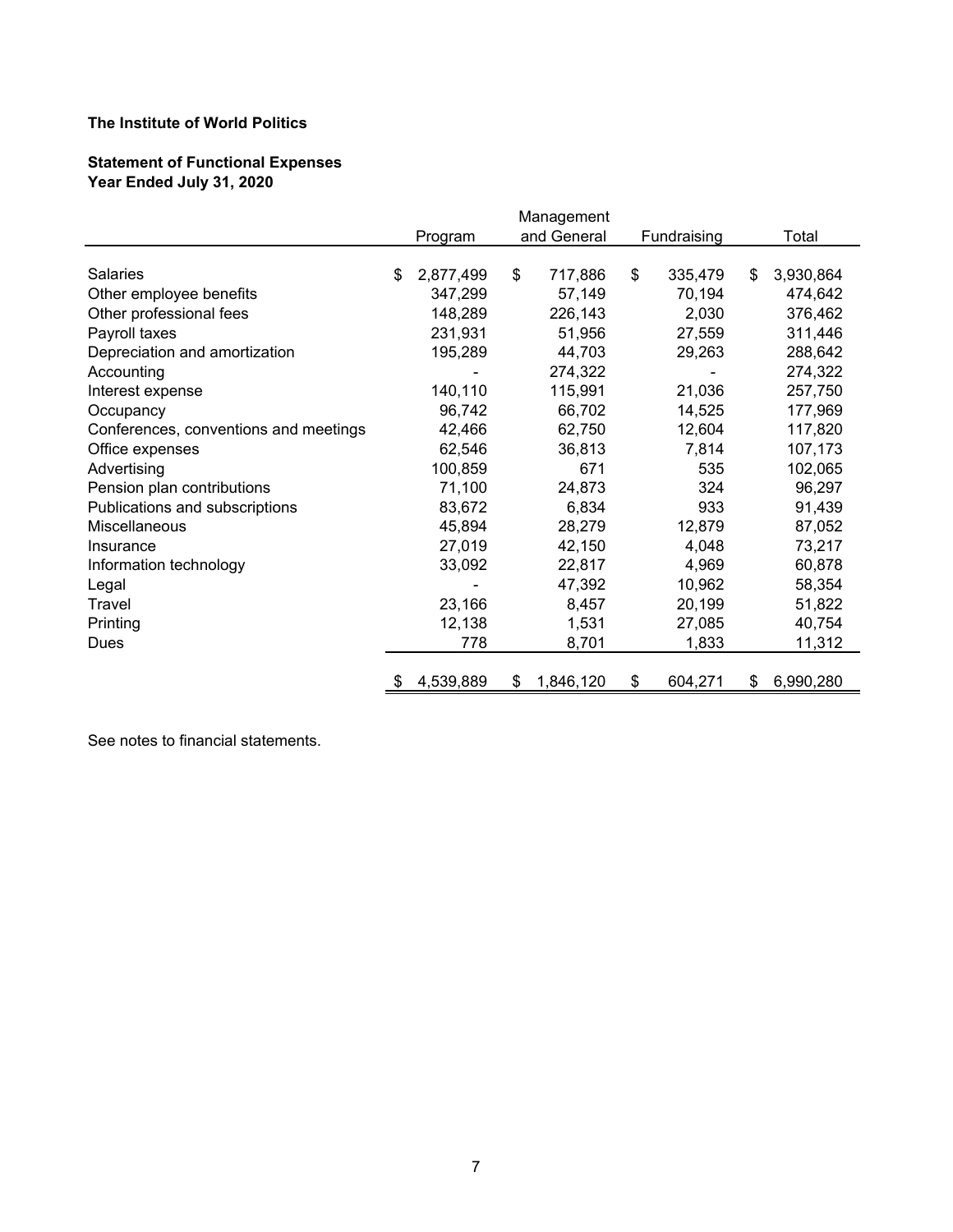## **Statements of Cash Flows Years Ended July 31, 2021 and 2020**

|                                                                       | 2021            | 2020             |
|-----------------------------------------------------------------------|-----------------|------------------|
| Cash flows from operating activities:                                 |                 |                  |
| Change in net assets                                                  | \$<br>2,411,002 | \$<br>(389, 252) |
| Adjustments to reconcile change in net assets to net cash provided by |                 |                  |
| (used in) operating activities:                                       |                 |                  |
| Depreciation and amortization                                         | 289,629         | 288,642          |
| Amortization of debt issuance costs                                   | 20,478          | 19,387           |
| Realized and unrealized gain on investments, net                      | (1, 127, 335)   | (440, 219)       |
| Realized and unrealized (gain) loss on swap, net                      | (179, 023)      | 455,288          |
| Bad debt expense                                                      | 30,290          | 15,524           |
| Forgiveness of Paycheck Protection Program promissory note            | (718, 275)      |                  |
| Contributions restricted to investment in perpetuity                  |                 | (10,000)         |
| Changes in assets and liabilities:                                    |                 |                  |
| (Increase) decrease in:                                               |                 |                  |
| <b>Tuition receivables</b>                                            | 8,661           | (26, 308)        |
| Contributions receivable                                              | 1,637,002       | (1, 113, 886)    |
| Prepaid expenses and other assets                                     | (11, 535)       | (29, 403)        |
| Increase (decrease) in:                                               |                 |                  |
| Accounts payable and accrued expenses                                 | (13, 376)       | 20,166           |
| Deferred tuition and revenue                                          | 57,778          | 64,077           |
| Refundable advances                                                   | 169,031         | 39,622           |
| Net cash provided by (used in) operating activities                   | 2,574,327       | (1, 106, 362)    |
| Cash flows from investing activities:                                 |                 |                  |
| Proceeds from sales of investments                                    | 4,576,441       | 3,683,455        |
| Purchases of investments                                              | (3,910,375)     | (3,927,451)      |
| Purchases of property and equipment                                   | (80, 897)       | (28, 722)        |
| Net cash provided by (used in) investing activities                   | 585,169         | (272, 718)       |
| Cash flows from financing activities:                                 |                 |                  |
| Contributions restricted to investment in perpetuity                  |                 | 10,000           |
| Payments on capital lease obligations                                 | (12,007)        | (2,400)          |
| Payments on annuity obligations                                       | (25, 965)       | (25,965)         |
| Repayments on line of credit                                          | (350,000)       | (150,000)        |
| Payments on note payable                                              | (275,000)       | (268,000)        |
| Proceeds from Paycheck Protection Program                             | 718,275         | 718,275          |
| Net cash provided by financing activities                             | 55,303          | 281,910          |
| Net increase (decrease) in cash and cash equivalents                  | 3,214,799       | (1,097,170)      |
| Cash and cash equivalents (including restricted cash):                |                 |                  |
| Beginning                                                             | 933,322         | 2,030,492        |
| Ending                                                                | \$<br>4,148,121 | \$<br>933,322    |
| Supplemental disclosure of noncash financing activities:              |                 |                  |
| Cash paid for interest                                                | 203,023         | \$<br>238,363    |
| Forgiveness of Paycheck Protection Program promissory note            | 718,275         | \$               |
|                                                                       |                 |                  |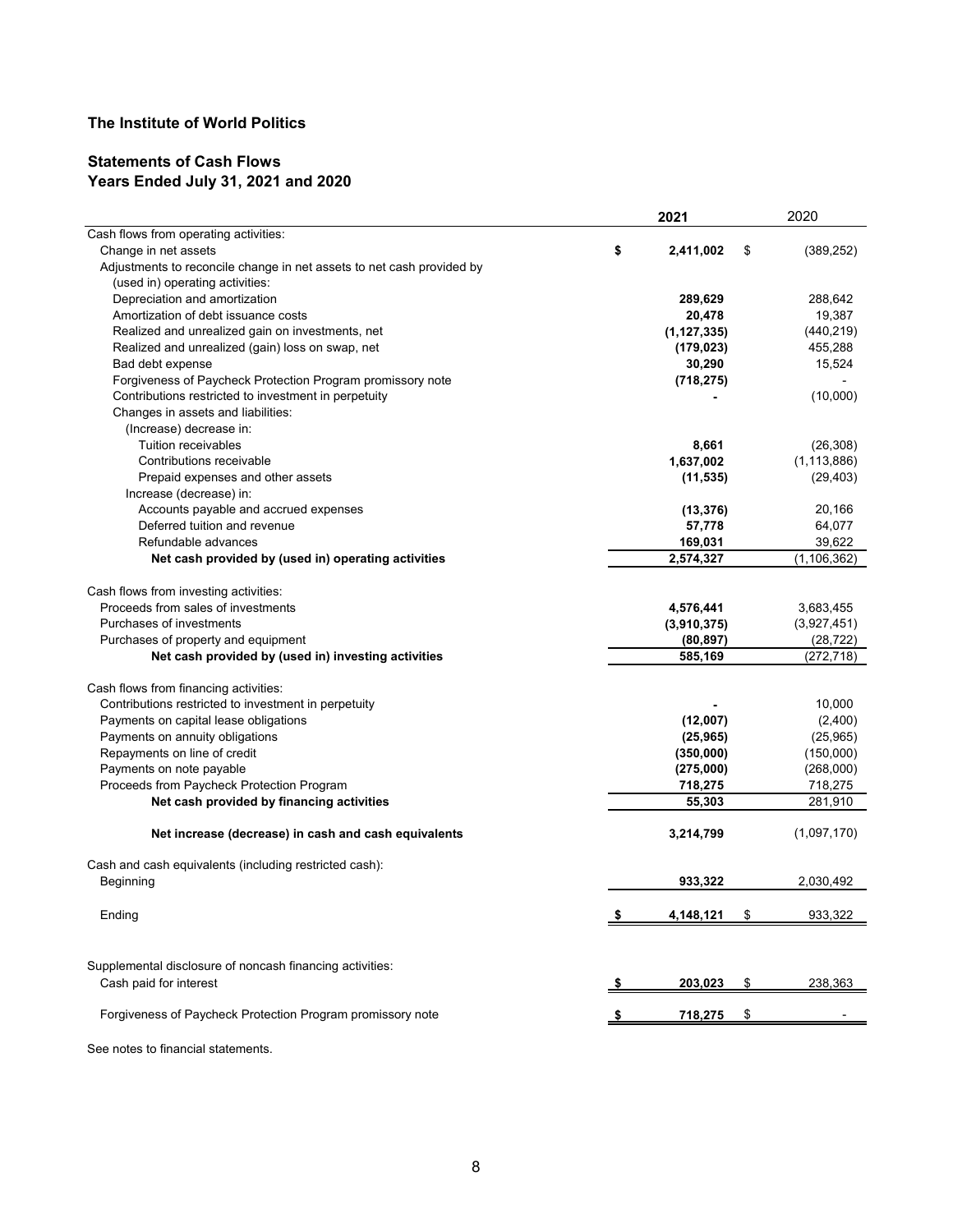#### **Notes to Financial Statements**

#### **Note 1. Nature of Activities and Significant Accounting Policies**

**Nature of activities:** The Institute of World Politics (the Institute) is a graduate Institute of national security and international affairs dedicated to developing leaders with a sound understanding of international realities and the ethical conduct of statecraft based on knowledge and appreciation of the principles of the American political economy and the Western moral tradition. The classrooms, library and administrative offices of the Institute are located in Washington, D.C.

The Institute offers a Doctoral program, Master's degrees, certificate and continuing education programs with a professional curriculum covering the various elements of statecraft. It includes an interdisciplinary foundational course of study of the relevant elements of comparative political culture, Western moral precepts, practical political economics and political and diplomatic history. All degrees are designed for students who are pursuing a career in the international affairs, intelligence or national security fields.

A summary of the Institute's significant accounting policies follows:

**Basis of presentation:** The financial statement presentation follows the recommendations of the Financial Accounting Standards Board (FASB) Accounting Standards Codification (the Codification). As required by the Not-for-Profit Entities Topic of the Codification, the Institute is required to report information regarding its financial position and activities according to two classes of net assets: net assets without donor restrictions and net assets with donor restrictions.

*Net assets without donor restrictions:* Represent resources that are neither invested in perpetuity, nor purpose or time restricted by donor-imposed stipulations. Board-designated net assets represent funds set aside by the Institute's Board of Trustees to support the Institute's programs and activities. Undesignated net assets represent funds available for general operations.

*Net assets with donor restrictions:* Represent resources whose use is limited by donor-imposed stipulations that either expire by the passage of time, are invested in perpetuity or can be fulfilled and removed by actions of the Institute pursuant to these stipulations. Net assets may be restricted for various purposes, such as use in future periods or use for specified parties. Earnings on endowment funds are either net assets with donor restrictions for program purposes or are available for operations as specified by the donor.

**Cash equivalents:** The Institute considers money market funds, demand deposits and certificates of deposit, which are highly liquid and mature within three months, to be cash equivalents.

**Restricted cash:** Restricted cash pertains to the Institute's restricted endowments and includes one restricted cash account and money market funds included in investment portfolios.

**Financial risk:** The Institute maintains cash in bank deposit accounts which, at times, may exceed federally insured limits. The Institute has not experienced any losses in such accounts. The Institute believes it is not exposed to any significant financial risk on cash.

The Institute invests in a professionally managed portfolio that contains money market funds, government and corporate bonds, mutual funds and corporate stocks. Such investments are exposed to various risks, such as market and credit. Due to the level of risk associated with such investments and the level of uncertainty related to changes in the value of such investments, it is at least reasonably possible that changes in risk in the near term would materially affect investment balances and the amounts reported in the financial statements.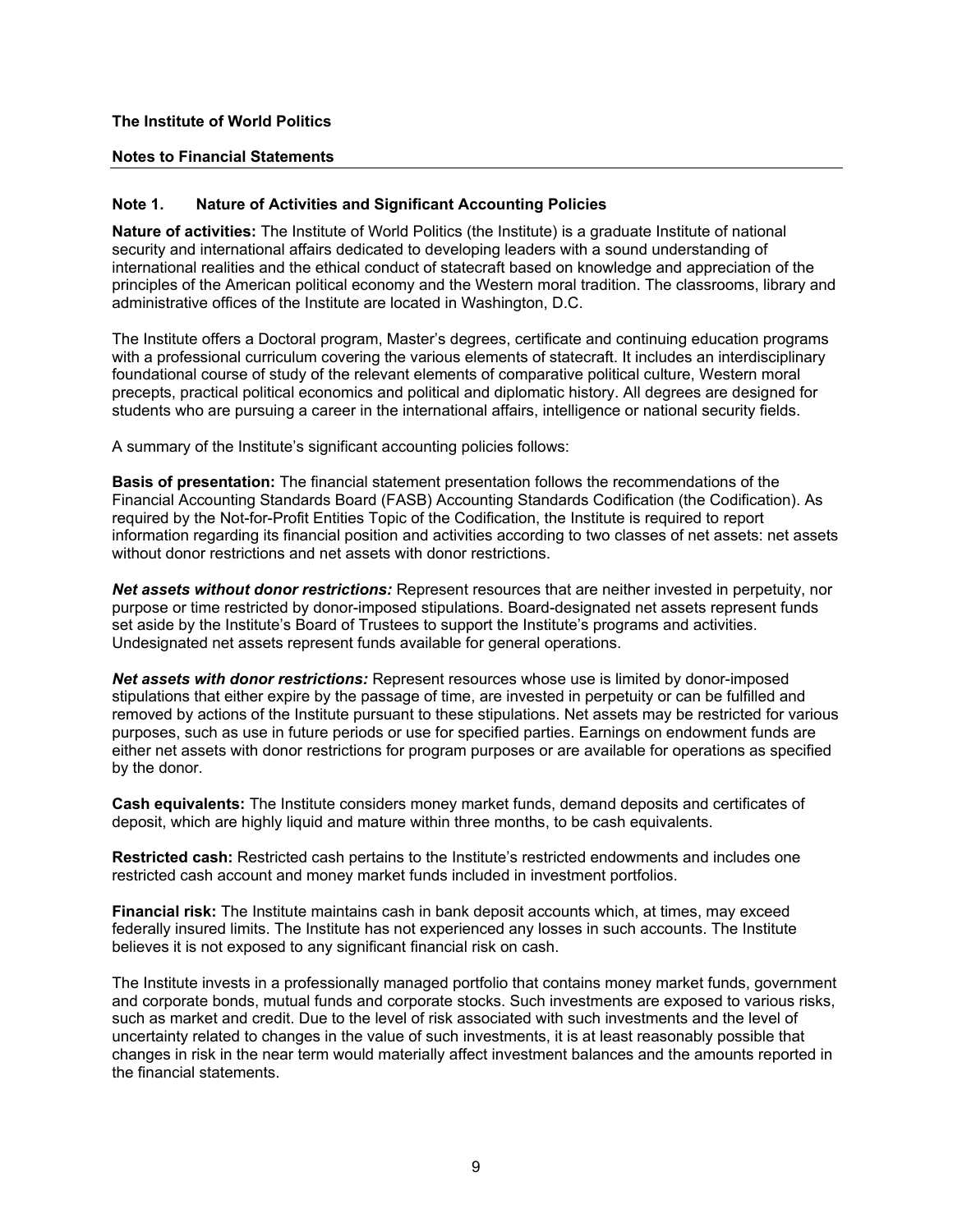#### **Notes to Financial Statements**

#### **Note 1. Nature of Activities and Significant Accounting Policies (Continued)**

**Tuition receivables:** Tuition receivables are carried at original tuition contract amount, less an estimate made for doubtful receivables based on a review of all outstanding accounts on an annual basis. Management determines the allowance for doubtful accounts by identifying troubled accounts and by using historical experience applied to an aging of accounts. Accounts receivable are written off when deemed uncollectible.

**Contributions receivable:** Contributions receivable are recognized when the donor makes a written promise to give to the Institute that is, in substance, unconditional. Contributions to be received in a future period are discounted to their net present value at the time the support is recorded. The Institute's contributions receivable are generally receivable over a one- to four-year period and are discounted at a rate of 2.00% per annum. The allowance for doubtful contributions receivable is based on management's experience with prior campaigns and its analysis of specific contributions receivable. Recoveries of promises to give previously written off are recorded as support as received. Based on management's evaluation of the collectability of the contributions receivable, no allowance for doubtful promises to give was recorded at July 31, 2021 and 2020.

**Investments:** Investments in equity securities with readily determinable fair values and all investments in debt securities are reflected at fair value. To adjust the carrying values of these securities, the change in fair value is recorded as a component of investment income in the statements of activities.

**Split-interest agreement:** The Institute is a trustee of certain assets under a split-interest agreement, which provides for payments to the donors of specified annuity amounts. Assets held under this agreement are reported as investments in split-interest agreement on the statements of financial position. Contribution revenue was recognized at the date of the agreement after providing for the present value of estimated future payments to be made to the donors. The annuity obligation liability is adjusted during the term of the agreements for accretion of the discount, payments made and other changes in the estimates.

**Property and equipment:** Acquisitions of property and equipment in excess of \$1,000 and which have useful lives greater than one year are recorded at cost and depreciated using the straight-line method over the useful lives of 3 to 40 years. Leasehold improvements are amortized using the straight-line method over the estimated life of the asset or the term of the lease, whichever is less.

**Valuation of long-lived assets:** The Institute reviews property and equipment for impairment whenever events or changes in circumstances indicate that the carrying amount of an asset may not be recoverable. Recoverability of the long-lived asset is measured by comparison of the carrying amount of the asset to future undiscounted net cash flows expected to be generated by the asset. If such assets are considered to be impaired, the impairment to be recognized is measured by the amount by which the carrying amount of the assets exceeds the estimated fair value of the assets. Assets to be disposed of are reported at the lower of the carrying amount or fair value, less costs to sell.

**Debt issuance costs:** The Institute paid certain customary fees as required to secure the long-term debt used to acquire real property. These fees have been capitalized and are being amortized over the loan period up to the initial redemption date. The unamortized portion of these costs are netted with the respective debt on the accompany statements of financial position. Amortization expense for the years ended July 31, 2021 and 2020, was \$20,478 and \$19,387, respectively.

**Interest rate swap contract:** The Institute follows the accounting standard for derivative instruments and hedging activities related to participation in an interest rate swap contract pertaining to certain long-term debt acquired. This standard requires that all derivative financial instruments be recognized in the financial statements at fair value. Changes in the fair value of the derivative instrument are recognized each period as a component of change in net assets.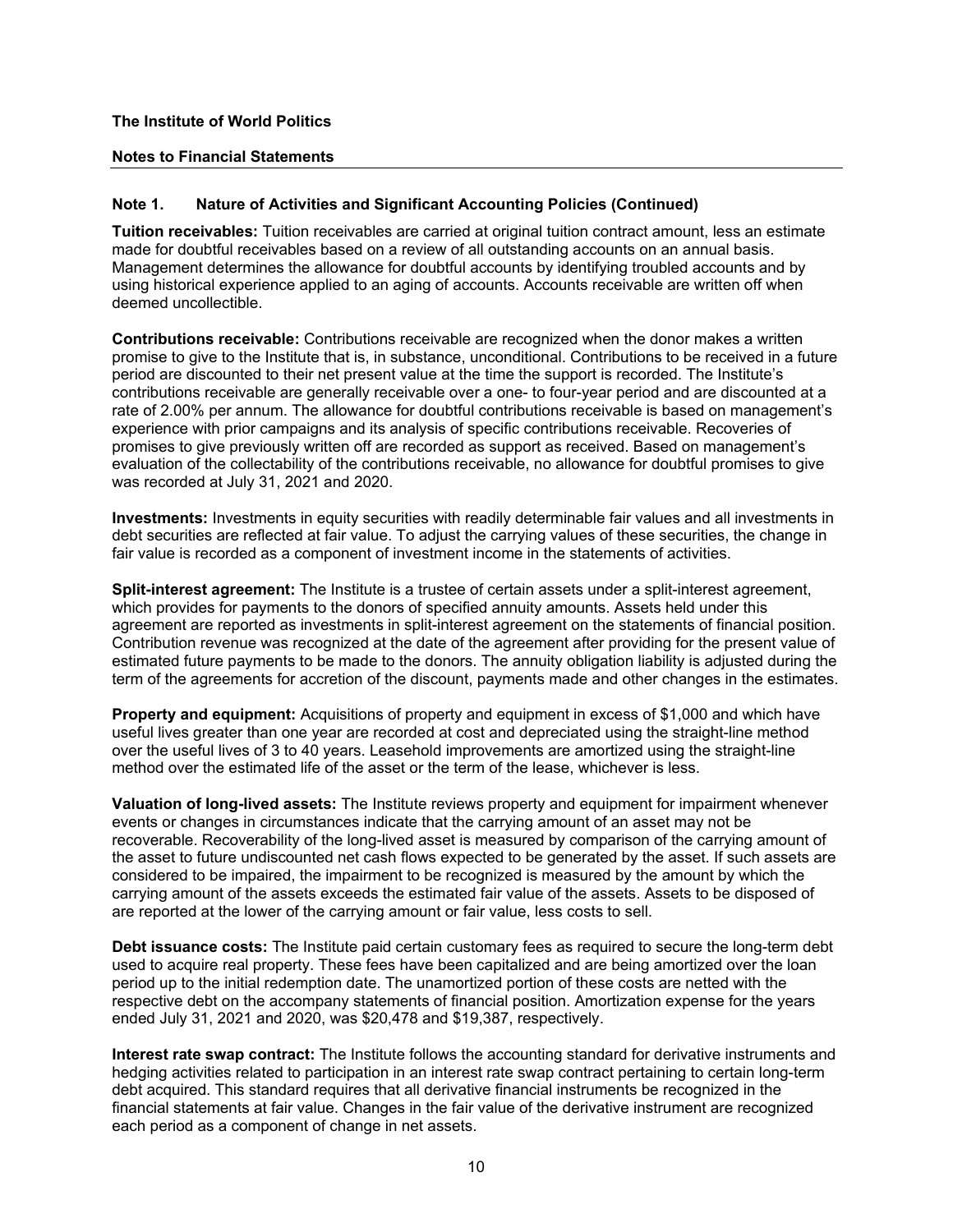#### **Notes to Financial Statements**

#### **Note 1. Nature of Activities and Significant Accounting Policies (Continued)**

**Revenue recognition:** The Institute's activities are primarily supported through student tuition and fees, contributions and investment earnings.

Tuition and fees, and scholarship allowances are recognized ratably over the academic year. Tuition and fees received in advance are deferred and recognized ratably as revenue over the period in which the related instruction occurs. Allowances are made for uncollectible tuition and fees based on prior collection experience and economic factors, which in management's judgment, could influence the ability of students to repay outstanding amounts.

Unconditional contributions are recognized as revenue upon receipt or when unconditional promises to give are received. Contribution revenue is recorded as increases in net assets without donor restrictions, unless their use is limited by time or donor-imposed restrictions.

Conditional contributions are recognized when donor-imposed conditions are met. These revenues are subject to right of return if funds are not spent and also have barriers that must be met in order to be entitled to the funds. Accordingly, amounts received, but not yet recognized as revenue, are classified as deferred revenue in the statement of financial position. As of July 31, 2021, there are no additional revenues to be earned on various conditional grants.

Contributions of assets other than cash are recorded at their estimated fair value at the date of gift.

The Institute's share of bequests is recorded when the Institute has an irrevocable right to the bequest and the proceeds are measurable. Gifts in-kind are reported at their fair value at the date of the gift.

**Functional allocation of expenses:** The costs of providing various program and supporting services have been summarized on a functional basis in the accompanying statements of activities and functional expenses. Accordingly, certain costs have been allocated between the programs and supporting services benefited. Salaries and benefits are allocated based on estimates of time and effort. All other expenses that are not directly related are allocated based on a percentage of time and effort for each department.

**Income taxes:** The Institute is exempt from federal income taxes under Section 501(c)(3) of the Internal Revenue Code (IRC). The Institute is exempt from federal taxes on income other than unrelated business income. Income tax expense for the years ended July 31, 2021 and 2020, was insignificant. The Institute is not classified as a private foundation under Section 509(a)(1) of the IRC.

The Institute follows the accounting standard on accounting for uncertainty in income taxes, which addresses the determination of whether tax benefits claimed or expected to be claimed on a tax return should be recorded in the financial statements. Under this guidance, the Institute may recognize the tax benefit from an uncertain tax position only if it is more likely than not that the tax position will be sustained on examination by taxing authorities, based on the technical merits of the position. The tax benefits recognized in the financial statements from such a position, are measured based on the largest benefit that has a greater than 50% likelihood of being realized upon ultimate settlement. The guidance on accounting for uncertainty in income taxes also addresses de-recognition, classification, interest and penalties on income taxes and accounting in interim periods.

Management evaluated the Institute's tax positions and concluded that the Institute has taken no uncertain tax positions that require adjustment to the financial statements to comply with the provisions of this quidance.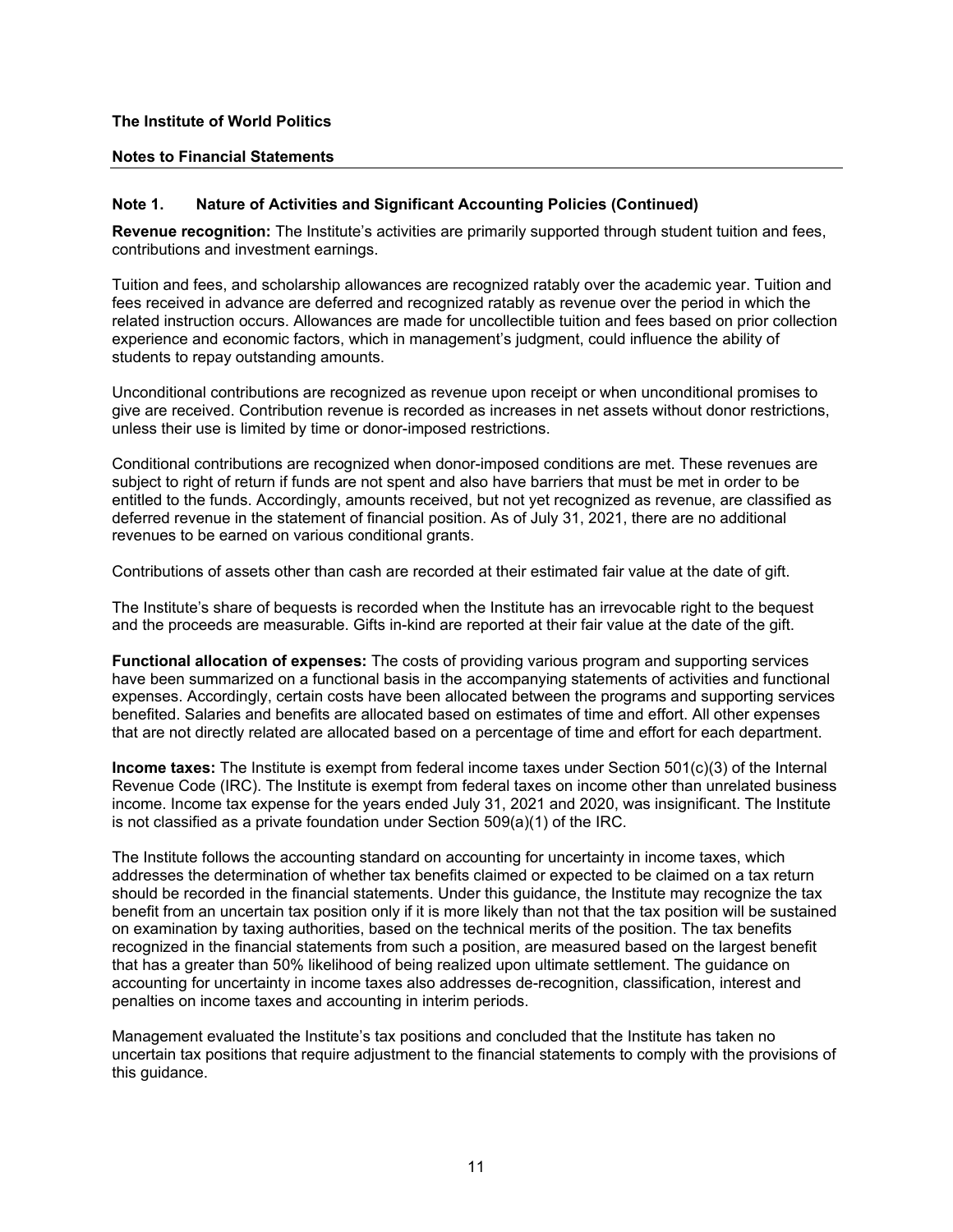#### **Notes to Financial Statements**

### **Note 1. Nature of Activities and Significant Accounting Policies (Continued)**

**Use of estimates:** The preparation of financial statements in conformity with generally accepted accounting principles (U.S. GAAP) requires management to make estimates and assumptions that affect the reported amounts of assets and liabilities and disclosure of contingent assets and liabilities at the date of the financial statements, and the reported amounts of revenue and expenses during the reporting period. Actual results could differ from those estimates.

**Adopted accounting pronouncement:** In May 2014, the FASB issued ASU 2014-09, *Revenue from Contracts with Customers (Topic 606)*. The amendments in this ASU create Topic 606, *Revenue from Contracts with Customers*, and supersede the revenue recognition requirements in Topic 605, *Revenue Recognition*, including most industry-specific revenue recognition guidance throughout the Industry Topics of the ASC. In summary, the core principle of Topic 606 is that an entity recognizes revenue to depict the transfer of promised goods or services to customers in an amount that reflects the consideration to which the entity expects to be entitled in exchange for those goods or services. The amendments in this ASU were effective for the Institute for fiscal years beginning August 1, 2020. The Institute adopted this amendment on a modified prospective basis. The adoption did not have a material impact on the reported net assets as of August 1, 2020.

**Recent accounting pronouncements:** In February 2016, the FASB issued ASU 2016-02, *Leases (Topic 842)*. The guidance in this ASU supersedes the leasing guidance in Topic 840, Leases. Under the new guidance, lessees are required to recognize lease assets and lease liabilities on the balance sheet for all leases with terms longer than 12 months. Leases will be classified as either finance or operating with classification affecting the pattern of expense recognition in the statement of activities. A modified retrospective transition approach is required for lessees for capital and operating leases existing at, or entered into after, the beginning of the earliest comparative period presented in the financial statements, with certain practical expedients available. ASU 2016-02 is effective for the fiscal year beginning on August 1, 2022. The Institute is currently evaluating the impact of the pending adoption of the new standard on the financial statements.

In July 2020, the FASB issued ASU 2020-07, *Not-for-Profit Entities (Topic 958): Presentation and Disclosures by Not-for-Profit Entities for Contributed Nonfinancial Assets*. The amendment is intended to increase transparency of contributed nonfinancial assets for not-for-profit entities through enhancements in presentation and disclosure requirements. Entities will now be required to present contributed nonfinancial assets as a separate line item in the statement of activities, apart from contributions of cash and other financial contributions. Entities will also be required to disclose various information related to contributed nonfinancial assets. ASU 2020-07 is effective for the fiscal year beginning August 1, 2021. The Institute is currently in the process of evaluating the impact of the new accounting guidance on the financial statements.

**Subsequent events:** The Institute received an unconditional gift of \$5,000,000 in November 2021 subsequent to year end. There are no restrictions associated with the gift which will be recognized as revenue in the fiscal year ending July 31, 2022.

The Institute has evaluated events and transactions for potential recognition or disclosure through December 14, 2021, which is the date the financial statements were available to be issued.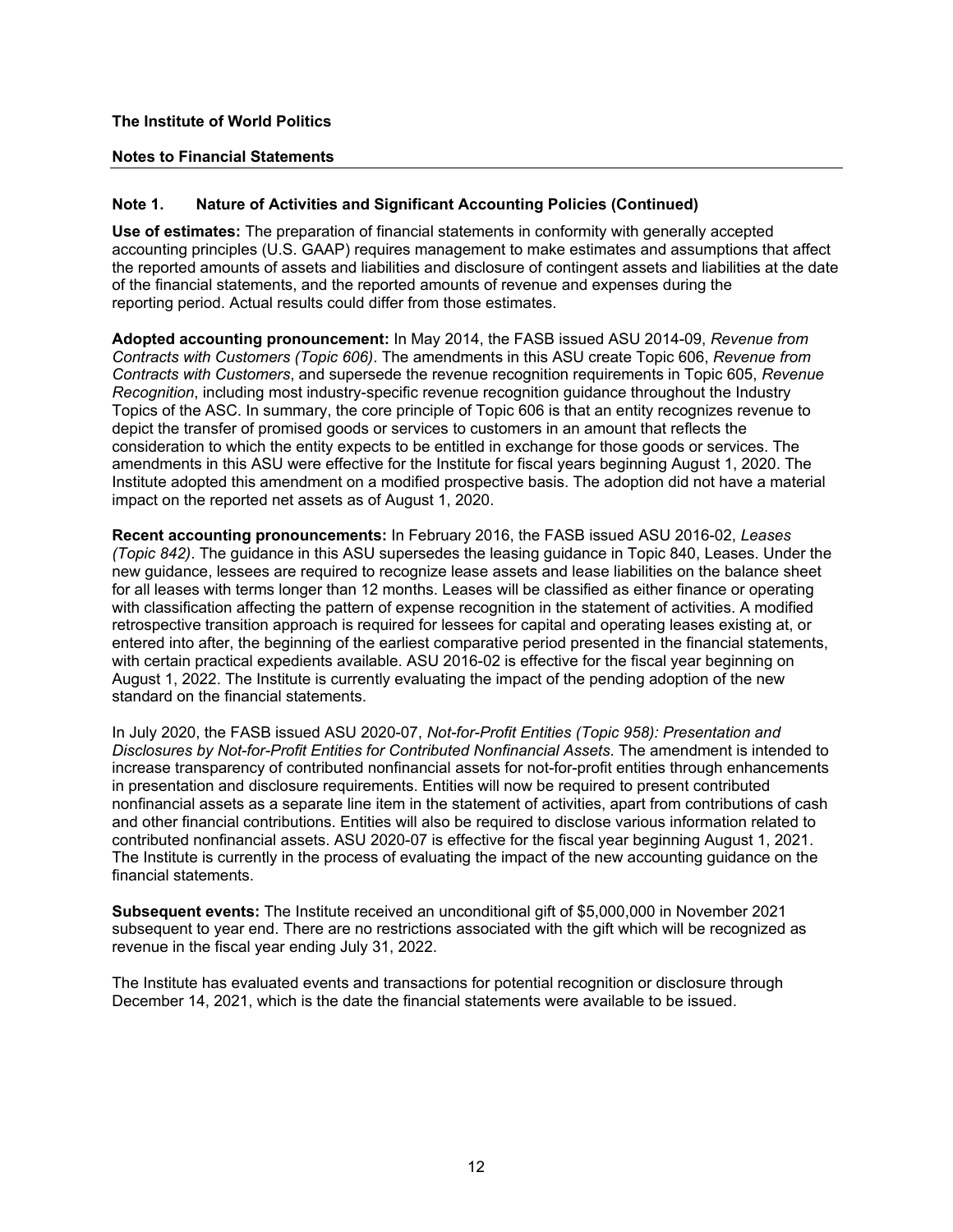#### **Notes to Financial Statements**

#### **Note 2. Contributions Receivable**

The anticipated receipts of contributions receivable at July 31, 2021 and 2020 are as follows:

|                      |   | 2021      | 2020 |           |  |
|----------------------|---|-----------|------|-----------|--|
|                      |   |           |      |           |  |
| Less than one year   | S | 100.052   |      | 1,647,385 |  |
| One to four year     |   | 400,000   |      | 502,500   |  |
|                      |   | 500,052   |      | 2,149,885 |  |
| Less discount factor |   | (33, 346) |      | (46,177)  |  |
|                      |   | 466.706   |      | 2,103,708 |  |

## **Note 3. Investments**

Investments consist of the following at July 31, 2021 and 2020:

|                     | 2021 |             |    | 2020      |
|---------------------|------|-------------|----|-----------|
|                     |      |             |    |           |
| Corporate stocks    |      | \$3,306,849 | S. | 3,284,373 |
| Equity mutual funds |      | 559.384     |    | 182,262   |
|                     |      | 3.866.233   |    | 3,466,635 |

Investment income for the years ended July 31, 2021 and 2020, is comprised of the following:

|                              |     | 2021      | 2020     |
|------------------------------|-----|-----------|----------|
|                              |     |           |          |
| Interest and dividends       | \$. | 35.156    | 74.700   |
| Realized and unrealized gain |     | 1.127.335 | 440,219  |
| Investment fees              |     | (21.319)  | (21,761) |
|                              |     | 1.141.172 | 493,158  |

### **Note 4. Split-Interest Agreement**

Charitable gift annuity's investments at July 31, 2021 and 2020, are comprised of the following:

|                                   |   | 2021    | 2020    |
|-----------------------------------|---|---------|---------|
|                                   |   |         |         |
| Money market fund                 | S | 3.914   | 10.240  |
| Domestic equity mutual funds      |   | 247.988 | 195,957 |
| International equity mutual funds |   | 39.628  | 49.725  |
| Fixed income mutual funds         |   | 152.552 | 126,489 |
|                                   |   | 444.082 | 382.411 |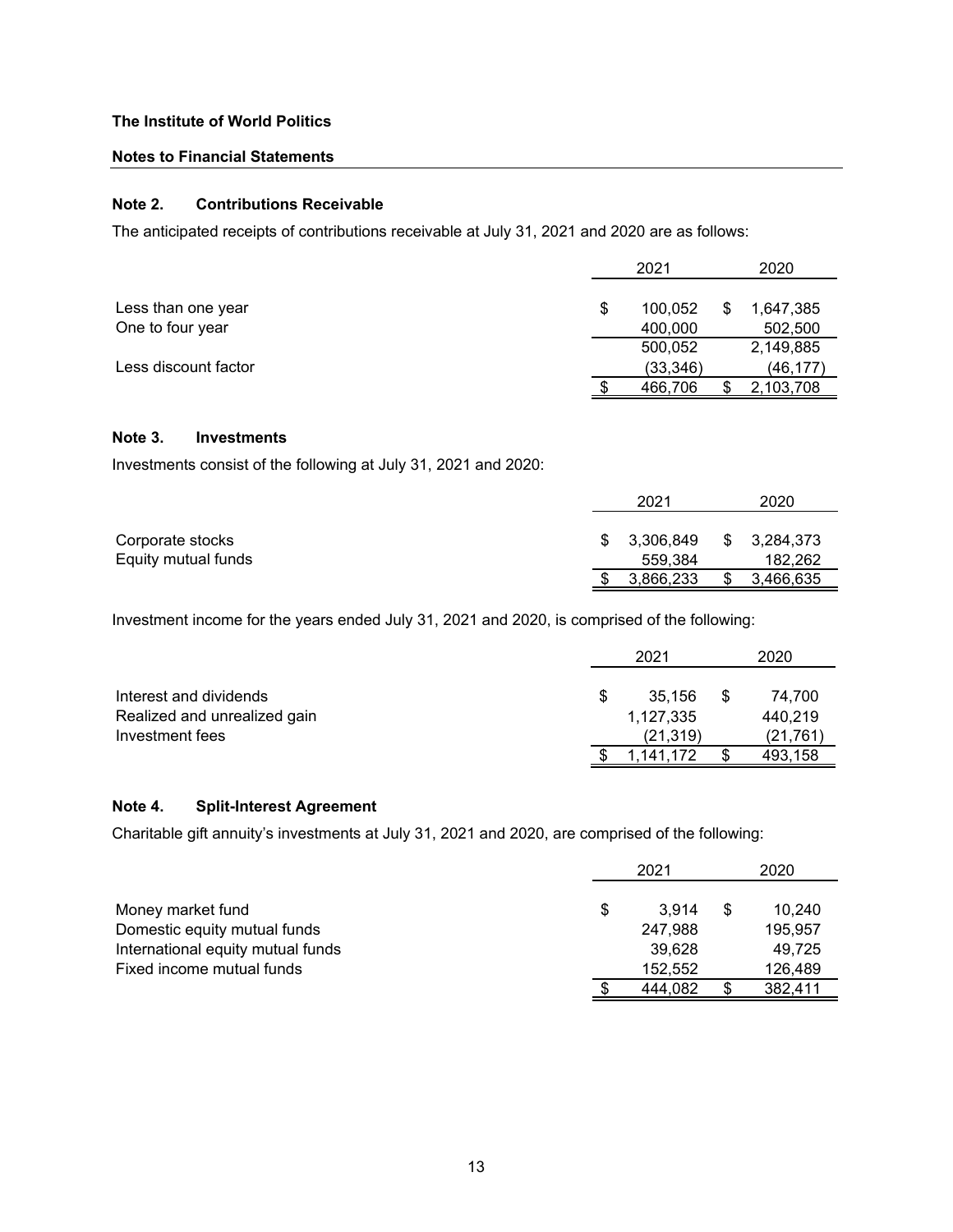#### **Notes to Financial Statements**

#### **Note 4. Split-Interest Agreement (Continued)**

The following is a summary of the changes in the annuity obligation for the years ended July 31, 2021 and 2020:

|                       |     | 2021      | 2020     |
|-----------------------|-----|-----------|----------|
| Beginning of the year | -SS | 148.563   | 174,528  |
| Payments to annuitant |     | (25, 965) | (25,965) |
| End of the year       |     | 122.598   | 148,563  |

#### **Note 5. Fair Value Measurements**

The Fair Value Measurement Topic of the Codification defines fair value as the price that would be received to sell an asset or paid to transfer a liability in an orderly transaction between market participants at the measurement date, and sets out a fair value hierarchy. The fair value hierarchy gives the highest priority to quoted prices in active markets for identical assets or liabilities (Level 1) and the lowest priority to unobservable inputs (Level 3). Inputs are broadly defined under this topic as assumptions market participants would use in pricing an asset or liability.

The three levels of the fair value hierarchy are described below:

- **Level 1:** Unadjusted quoted prices in active markets for identical assets or liabilities that the reporting entity has the ability to access at the measurement date. The types of investments in Level 1 include money market funds, equity securities, mutual funds, corporate and government bonds. As required by the Fair Value Measurement Topic, the Institute does not adjust the quoted price for these investments, even in situations where the Institute holds a large position and a sale could reasonably impact the quoted price.
- Level 2: Inputs other than quoted prices within Level 1 that are observable for the asset or liability, either directly or indirectly, and fair value is determined through the use of models or other valuation methodologies. The interest rate swap contract connected to the Institute's long-term debt is classified as a Level 2 instrument because its value is a function of the difference between the interest rate on the Institute's long-term debt and the rate in the swap agreement; hence, there are observable market-based inputs. A significant adjustment to a Level 2 input could result in the Level 2 measurement becoming a Level 3 measurement.
- **Level 3:** Inputs are unobservable for the asset or liability and include situations where there is little, if any, market activity for the asset or liability. The inputs into the determination of fair value are based upon the best information in the circumstances and may require significant management judgment or estimation.

In certain cases, the inputs used to measure fair value may fall into different levels of the fair value hierarchy. In such cases, an investment's level within the fair value hierarchy is based on the lowest level of input that is significant to the fair value measurement. The Institute's assessment of the significance of a particular input to the fair value measurement in its entirety requires judgment and considers factors specific to the investment. To determine the appropriate levels, the Institute performs a detailed analysis of the assets and liabilities that are subject to the Fair Value Measurement Topic.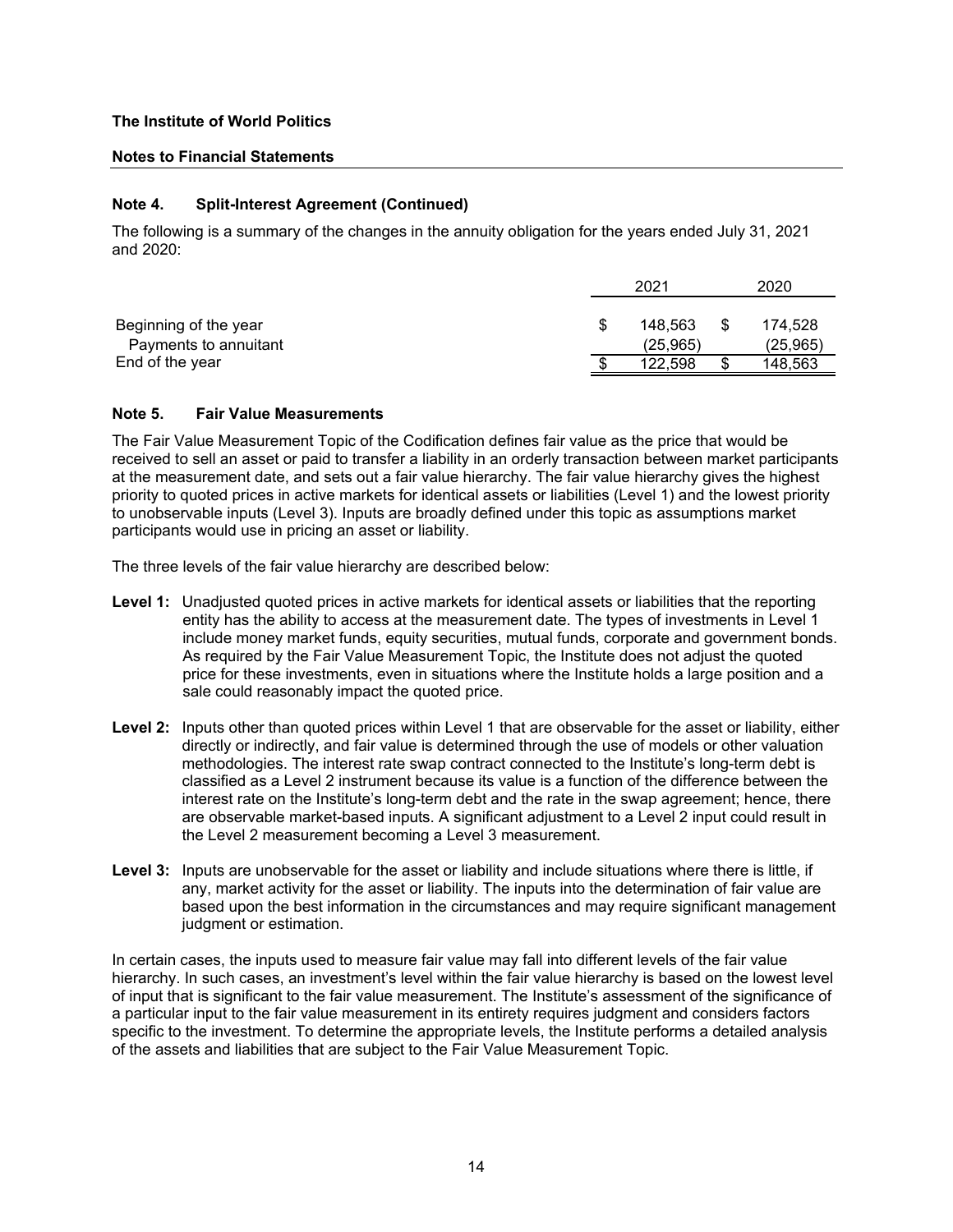#### **Notes to Financial Statements**

#### **Note 5. Fair Value Measurements (Continued)**

The tables below present the balances of assets and liabilities at July 31, 2021 and 2020, measured at fair value on a recurring basis by level within the hierarchy:

|                                                | 2021 |             |               |                         |               |                |               |         |
|------------------------------------------------|------|-------------|---------------|-------------------------|---------------|----------------|---------------|---------|
|                                                |      | Total       |               | Level 1                 |               | Level 2        |               | Level 3 |
| Assets:                                        |      |             |               |                         |               |                |               |         |
| Restricted cash:                               |      |             |               |                         |               |                |               |         |
| Money market funds                             |      | \$1,365,607 |               | \$1,365,607             | \$            |                | \$            |         |
| Investments:                                   |      |             |               |                         |               |                |               |         |
| Corporate stocks                               |      | \$3,306,849 |               | \$3,306,849             | \$            |                | \$            |         |
| Equity mutual funds                            |      | 559,384     |               | 559,384                 |               |                |               |         |
|                                                |      |             |               |                         |               |                |               |         |
|                                                |      | \$3,866,233 |               | \$3,866,233             | \$            |                | \$            |         |
| Investments held for split-interest            |      |             |               |                         |               |                |               |         |
| agreements:                                    |      |             |               |                         |               |                |               |         |
| Domestic and international equity mutual funds | \$   | 287,616     | \$            | 287,616                 | \$            |                | \$            |         |
| Fixed income mutual funds                      |      | 152,552     |               | 152,552                 |               |                |               |         |
| Money market fund                              |      | 3,914       |               | 3,914                   |               |                |               |         |
|                                                | \$   | 444,082     | \$            | 444,082                 | \$            |                | \$            |         |
|                                                |      |             |               |                         |               |                |               |         |
| Liabilities                                    |      |             |               |                         |               |                |               |         |
| Interest rate swap contract                    |      | 210,261     | \$            |                         | \$            | 210,261        | \$            |         |
| Annuity obligation                             |      | 122,598     | \$            |                         | \$            |                | \$            | 122,598 |
|                                                |      |             |               |                         |               |                |               |         |
|                                                |      |             |               |                         |               |                |               |         |
|                                                |      |             |               |                         | 2020          |                |               |         |
|                                                |      | Total       |               | Level 1                 |               | Level 2        |               | Level 3 |
| Assets:                                        |      |             |               |                         |               |                |               |         |
| Restricted cash:                               |      |             |               |                         |               |                |               |         |
| Money market funds                             |      | 430,302     | \$            | 430,302                 | \$            |                | \$            |         |
| Investments:                                   |      |             |               |                         |               |                |               |         |
| Corporate stocks                               |      | \$3,284,373 |               | \$3,284,373             | \$            |                | \$            |         |
| Equity mutual funds                            |      | 182,262     |               | 182,262                 |               |                |               |         |
|                                                |      | \$3,466,635 |               | $\overline{$}3,466,635$ | \$            |                | \$            |         |
| Investments held for split-interest            |      |             |               |                         |               |                |               |         |
| agreements:                                    |      |             |               |                         |               |                |               |         |
| Domestic and international equity mutual funds | \$   | 245,682     | \$            | 245,682                 |               |                |               |         |
| Fixed income mutual funds                      |      | 126,489     |               | 126,489                 |               |                |               |         |
| Money market fund                              |      | 10,240      |               | 10,240                  |               |                |               |         |
|                                                | S    | 382,411     | \$            | 382,411                 | $\frac{1}{2}$ | $\blacksquare$ | \$            |         |
| Liabilities:                                   |      |             |               |                         |               |                |               |         |
| Interest rate swap contract                    |      | 389,284     | $\frac{1}{2}$ |                         | \$            | 389,284        | $\frac{1}{2}$ |         |
| Annuity obligation                             | \$   | 148,563     | \$            |                         | \$            |                | \$            | 148,563 |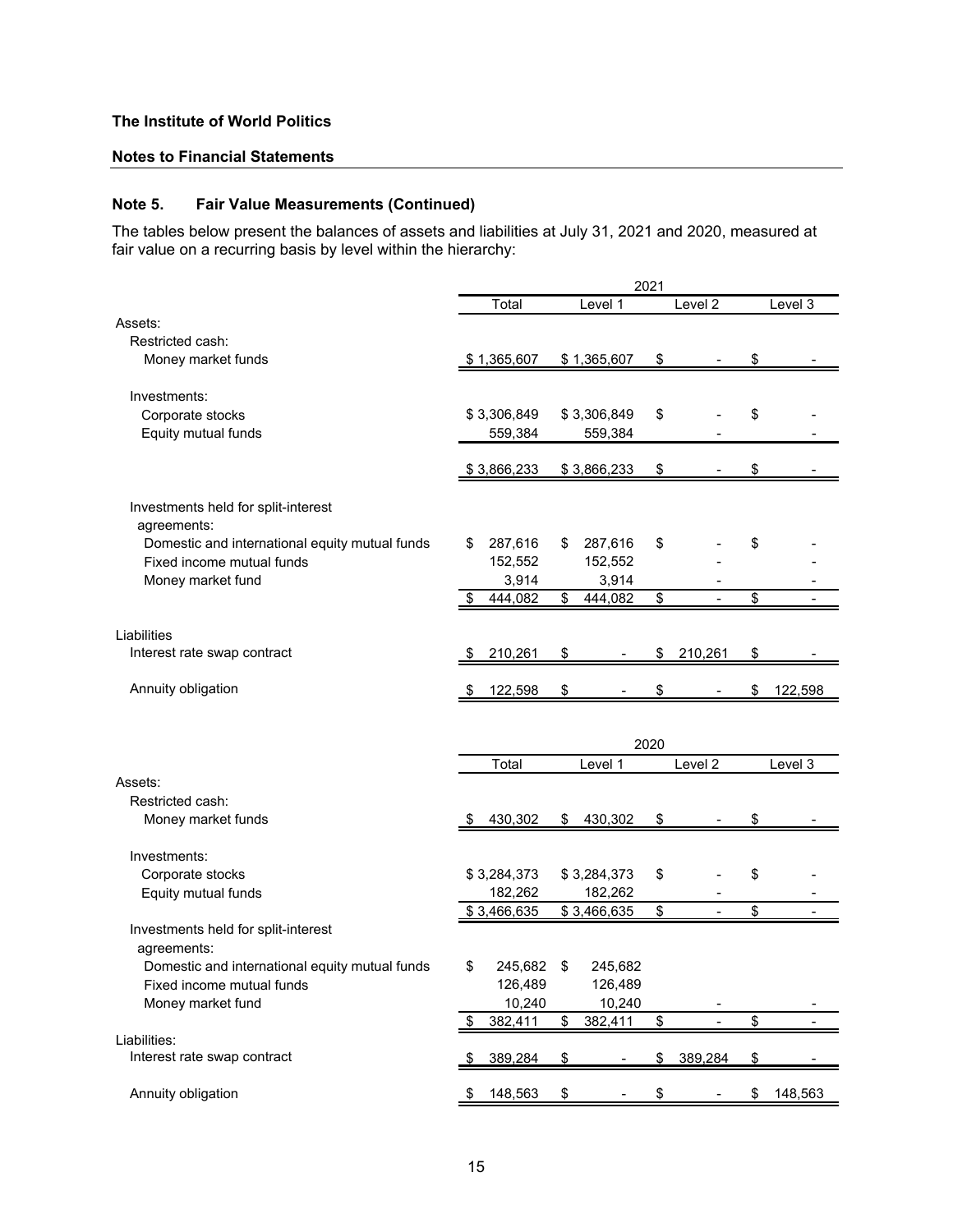#### **Notes to Financial Statements**

#### **Note 6. Property and Equipment**

Property and equipment at July 31, 2021 and 2020, and the related accumulated depreciation, are as follows:

|                                        |   | 2021        |    | 2020        |
|----------------------------------------|---|-------------|----|-------------|
|                                        |   |             |    |             |
| Land                                   | S | 2,060,000   | \$ | 2,060,000   |
| Building and improvements              |   | 8,521,598   |    | 8,521,598   |
| Leasehold improvements                 |   | 24,393      |    | 24,393      |
| Furniture and equipment                |   | 256,120     |    | 202,493     |
| Software and website development costs |   | 610,343     |    | 583,073     |
|                                        |   | 11,472,454  |    | 11,391,557  |
| Less accumulated depreciation          |   | (1,768,230) |    | (1,478,601) |
|                                        |   | 9,704,224   |    | 9,912,956   |

#### **Note 7. Paycheck Protection Program Promissory Notes**

On April 22, 2020, the Institute applied for and received \$718,275 from the Paycheck Protection Program (PPP) as part of the CARES Act. Funds from the note may only be used for payroll cost, interest on other debt obligations, leases, and utilities. The Institute used the entire loan amount for qualifying expenses. The Institute applied for and received loan forgiveness for the entire loan amount of \$718,275 on April 13, 2021. As the Institute has elected to record the loan under ASC Topic 740, the Institute has recognized \$718,275 for the forgiveness in the statement of activities for the year ended July 31, 2021. This loan forgiveness is subject to audit by the Small Business Administration for a period of six years after the forgiveness.

On February 23, 2021, the Institute applied for and received a second loan of \$718,275 from the PPP as part of the CARES Act. Funds from the note may only be used for payroll cost, interest on other debt obligations, leases, and utilities. The Institute intends to use the entire loan amount for qualifying expenses. The Institute will be applying for loan forgiveness, which could be granted if the Institute meets the necessary conditions. As of July 31, 2021, the Institute has elected to record the loan as debt under the Codification Topic 470. Under Topic 470, the Institute will recognize income for any amount forgiven when formally approved. If forgiveness is not granted, the note matures on February 23, 2026, and incurs interest at 1% for the term of the note. The note may be prepaid at any time by the Institute without penalty.

## **Note 8. Lines of Credit**

On September 26, 2016, the Institute obtained a line of credit with SunTrust Bank for \$500,000, which requires monthly payments of interest at a variable rate of London Interbank Offered Rate (LIBOR), plus 1.75% per annum. On June 29, 2020, the Institute amended the line of credit with SunTrust Bank to \$350,000, which requires monthly payments of interest at a variable rate of London Interbank Offered Rate (LIBOR), plus 1.75% per annum. The interest rate is not to exceed the maximum interest rate permitted by applicable law, nor less than 2.75% per annum. The line of credit expired December 31, 2020 and was not extended. There was an outstanding balance of \$350,000 at July 31, 2020.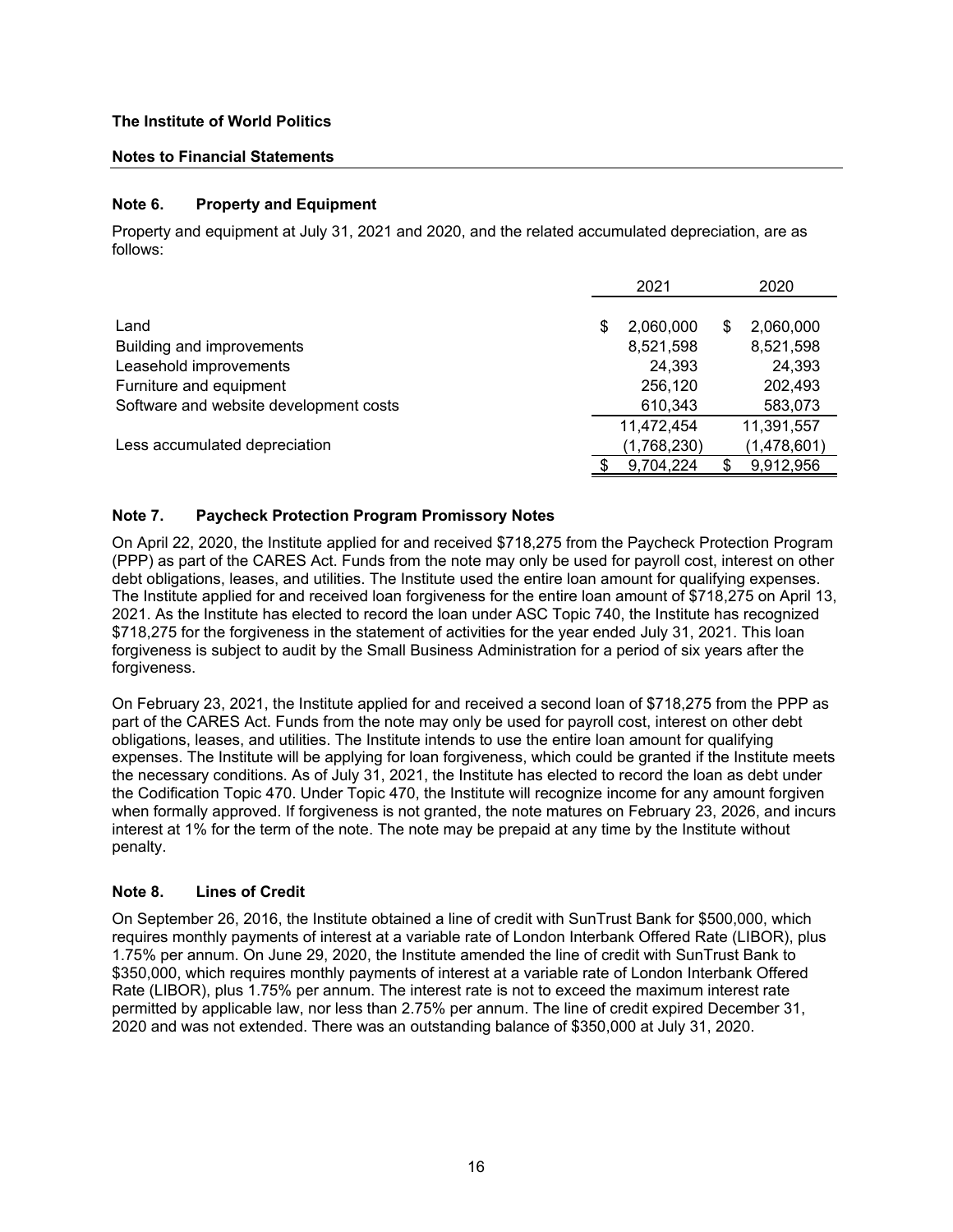#### **Notes to Financial Statements**

#### **Note 9. Long-Term Debt**

On September 26, 2016, the Institute closed on its purchase of land and building for \$10.3 million, which includes the space it previously leased. In connection with the purchase of the leased property, the Institute obtained partial financing through the issuance of \$8.5 million District of Columbia Revenue Bonds, Series 2016 (the Bonds). The Bonds were purchased by SunTrust (the Bank) and mature on October 1, 2041, and are subject to mandatory repurchase on October 1, 2026. The Bonds are secured by all facilities of the Institute.

The Bonds bear interest at the adjusted LIBOR, which is the per annum rate equal to the product of (x) 70%, multiplied by the sum of (i) LIBOR, plus (ii) 183 basis points and (y) the Margin Rate Factor, which is 1.0 and subject to adjustments based on changes in the Maximum Federal Corporate Tax Rate, which as of July 31, 2021 and 2020, was 1.6% and 1.7%, respectively. Principal and interest payments began November 1, 2016.

Notes payable, net, consists of the following at July 31, 2021 and 2020:

|                                                       |    | 2021                  | 2020 |                           |  |
|-------------------------------------------------------|----|-----------------------|------|---------------------------|--|
| Notes payable<br>Less unamortized debt issuance costs | S. | 7.252.000<br>(74.167) |      | \$ 7.527.000<br>(94, 645) |  |
|                                                       | S. | 7,177,833             |      | 7,432,355                 |  |

Annual principal payments on the Bonds are due in future years as follows:

|                       | Amount        |
|-----------------------|---------------|
| Years ending July 31: |               |
| 2022                  | \$<br>282,000 |
| 2023                  | 289,000       |
| 2024                  | 295,000       |
| 2025                  | 303,000       |
| 2026                  | 310,000       |
| Thereafter            | 5,773,000     |
|                       | 7,252,000     |

To protect the Institute against a rise in interest rates, the Institute executed an interest rate swap agreement, whereby the Institute receives a variable interest rate of 70% of LIBOR and pays a fixed rate of 1.073%. The all-in synthetic fixed rate is 2.619% after factoring in the bond credit spread of 1.281%. The notional amount is equal to the declining principal of the Bonds as required principal payments are made. The swap was effective on September 26, 2016, and terminates on October 1, 2026. The Institute recognized a gain of \$179,023 and a loss of \$455,288 under this swap contract for the years ended July 31, 2021 and 2020, respectively.

Under the Bond agreement, the Institute is subject to a number of covenants, including requirements to maintain a specified debt service coverage ratio and a minimum unrestricted liquidity of no less than \$1 million at the end of each fiscal year. The Institute was not in compliance with two of the financial covenants for the year ended July 31, 2020, which was waived by the lender on January 29, 2021. The Institute was in compliance with all debt covenant requirements for the year ended July 31, 2021.

Interest expense for the years ended July 31, 2021 and 2020, was \$203,023 and \$257,750, respectively.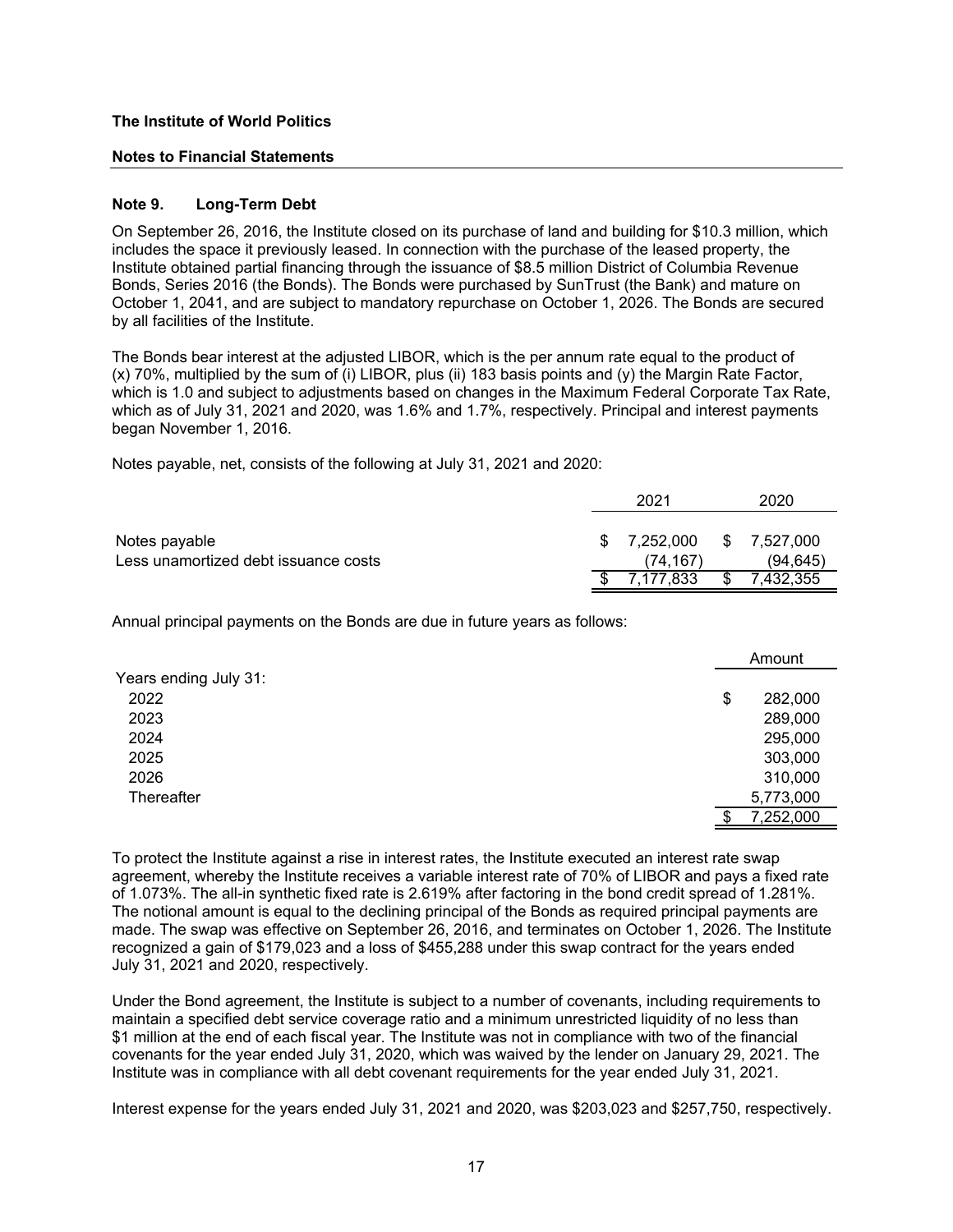#### **Notes to Financial Statements**

#### **Note 10. Commitments and Contingencies**

**Employment agreement:** The Institute has in place a signed employment agreement with its Chancellor, which expires on July 31, 2023, subject to the termination provisions in the agreement. Under the agreement, the Chancellor is entitled to a one-year sabbatical, or alternatively, two half-year sabbatical leaves, during which he is entitled to all of the benefits and annual compensation provided under his agreement. As of July 31, 2021 and 2020, no accrual has been made for the sabbatical as it has been determined that the Chancellor will perform services during the sabbatical period which will benefit the Institute.

**Capital leases:** The Institute has entered into three capital leases for purposes of acquiring office equipment, which expire at various dates through fiscal 2023. Future minimum lease payments due under the equipment leases in effect at July 31, 2021, are as follows:

| Years ending July 31: |              |
|-----------------------|--------------|
| 2022                  | \$<br>11,527 |
| 2023                  | 7,902        |
| 2024                  | 2,290        |
| 2025                  | ,658         |
|                       | 23,377       |

**Federal program:** The Institute participates in federally assisted programs, which are subject to financial and compliance audits by the grantors or their representatives. As such, there exists a contingent liability for potential questioned costs that may result from such audits. These grants are related to student financial aid. Management does not anticipate any significant adjustments as a result of such audits.

**Uncertainties:** On January 30, 2020, the World Health Organization declared the coronavirus (COVID-19) outbreak a "Public Health Emergency of International Concern" and on March 11, 2020, declared it to be a pandemic. Actions taken around the world to help mitigate the spread of COVID-19 include restrictions on travel, and quarantine in certain areas, and forced closures for certain types of public places and businesses. COVID-19 and actions taken to mitigate it have had and are expected to continue to have an adverse impact on the economies and financial markets of many countries. It is unknown how long these conditions will last and what the complete financial effect will be on the Institute. The extent of the impact of COVID-19 on the Institute's operations and financial performance are uncertain and cannot be predicted. Management is continually monitoring the impact of COVID-19.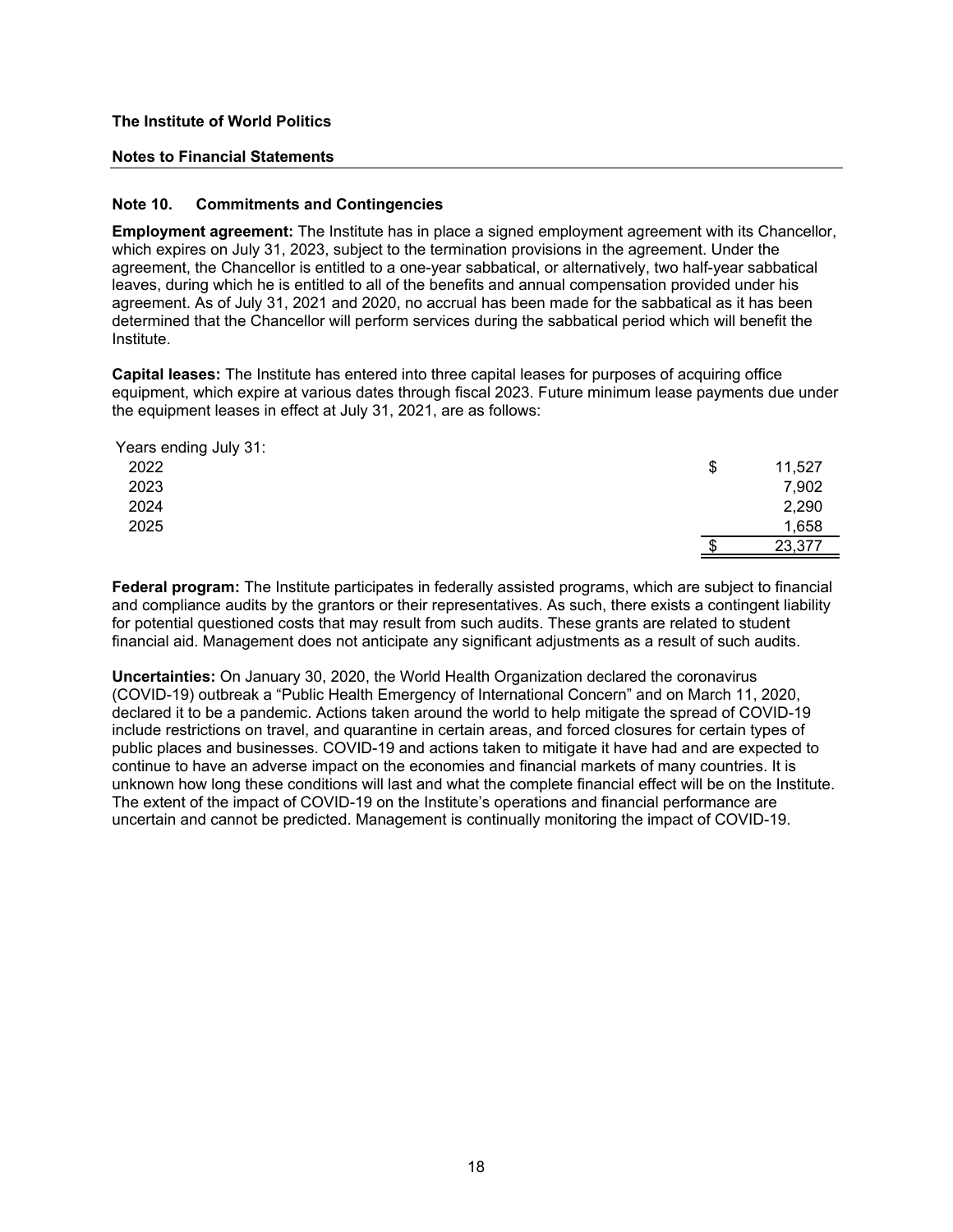## **Notes to Financial Statements**

## **Note 11. Net assets with donor restrictions**

During the years ended July 31, 2021 and 2020, changes in net assets with donor restrictions were as follows:

|                                                          | 2021                     |               |    |               |    |             |    |               |
|----------------------------------------------------------|--------------------------|---------------|----|---------------|----|-------------|----|---------------|
|                                                          | Additions/<br>Investment |               |    |               |    |             |    |               |
|                                                          |                          | July 31, 2020 |    | Income (Loss) |    | Releases    |    | July 31, 2021 |
| Subject to expenditure for a specific purpose or period: |                          |               |    |               |    |             |    |               |
| Aldona scholarship                                       | \$                       | 63,000        | \$ | 100,000       | \$ | (78, 750)   | \$ | 84,250        |
| PhD program                                              |                          | 44,276        |    | 440,000       |    | (233, 656)  |    | 250,620       |
| Time restricted pledges                                  |                          | 2,105,051     |    | 564,049       |    | (1,741,950) |    | 927,150       |
| Other                                                    |                          | 250,548       |    | 672,766       |    | (150, 683)  |    | 772,631       |
|                                                          |                          | 2,462,875     |    | 1,776,815     |    | (2,205,039) |    | 2,034,651     |
| Subject to IWP spending policy and appropriation:        |                          |               |    |               |    |             |    |               |
| Kosciuszko Chair Endowment – income (loss)               |                          | 156,554       |    | 691,362       |    | (130, 078)  |    | 717,838       |
| Hayes Endowment - income (loss)                          |                          | 81,295        |    | 129,297       |    | (16, 923)   |    | 193,669       |
|                                                          |                          | 237,849       |    | 820,659       |    | (147,001)   |    | 911,507       |
| Donor-restricted endowment funds:                        |                          |               |    |               |    |             |    |               |
| Kosciuszko Chair Endowment (corpus)                      |                          | 2,015,879     |    |               |    |             |    | 2,015,879     |
| Hayes Endowment (corpus)                                 |                          | 500,000       |    |               |    |             |    | 500,000       |
|                                                          |                          | 2,515,879     |    |               |    |             |    | 2,515,879     |
| Total net assets with donor restrictions                 | \$                       | 5,216,603     | \$ | 2,597,474     | \$ | (2,352,040) | S  | 5,462,037     |

|                                                          | 2020       |               |               |            |                 |            |    |               |
|----------------------------------------------------------|------------|---------------|---------------|------------|-----------------|------------|----|---------------|
|                                                          | Additions/ |               |               |            |                 |            |    |               |
|                                                          |            |               |               | Investment |                 |            |    |               |
|                                                          |            | July 31, 2019 | Income (Loss) |            | <b>Releases</b> |            |    | July 31, 2020 |
| Subject to expenditure for a specific purpose or period: |            |               |               |            |                 |            |    |               |
| Aldona scholarship                                       | \$         | 115,500       | \$            |            | \$              | (52, 500)  | \$ | 63,000        |
| PhD program                                              |            | 57.712        |               | 160,000    |                 | (173, 436) |    | 44.276        |
| Time restricted pledges                                  |            | 993,741       |               | 1,547,310  |                 | (436,000)  |    | 2,105,051     |
| Other                                                    |            | 369,117       |               | 44,510     |                 | (163,079)  |    | 250,548       |
|                                                          |            | 1,536,070     |               | 1,751,820  |                 | (825, 015) |    | 2,462,875     |
| Subject to IWP spending policy and appropriation:        |            |               |               |            |                 |            |    |               |
| Kosciuszko Chair Endowment – income (loss)               |            | (19,076)      |               | 282,958    |                 | (107, 328) |    | 156,554       |
| Hayes Endowment - income (loss)                          |            | 41,663        |               | 56,463     |                 | (16, 831)  |    | 81,295        |
|                                                          |            | 22,587        |               | 339,421    |                 | (124, 159) |    | 237,849       |
| Donor-restricted endowment funds:                        |            |               |               |            |                 |            |    |               |
| Kosciuszko Chair Endowment                               |            | 2,005,879     |               | 10,000     |                 |            |    | 2,015,879     |
| Hayes Endowment                                          |            | 500,000       |               |            |                 |            |    | 500,000       |
|                                                          |            | 2,505,879     |               | 10,000     |                 |            |    | 2,515,879     |
| Total net assets with donor restrictions                 |            | 4,064,536     | \$            | 2,101,241  |                 | (949, 174) | S  | 5,216,603     |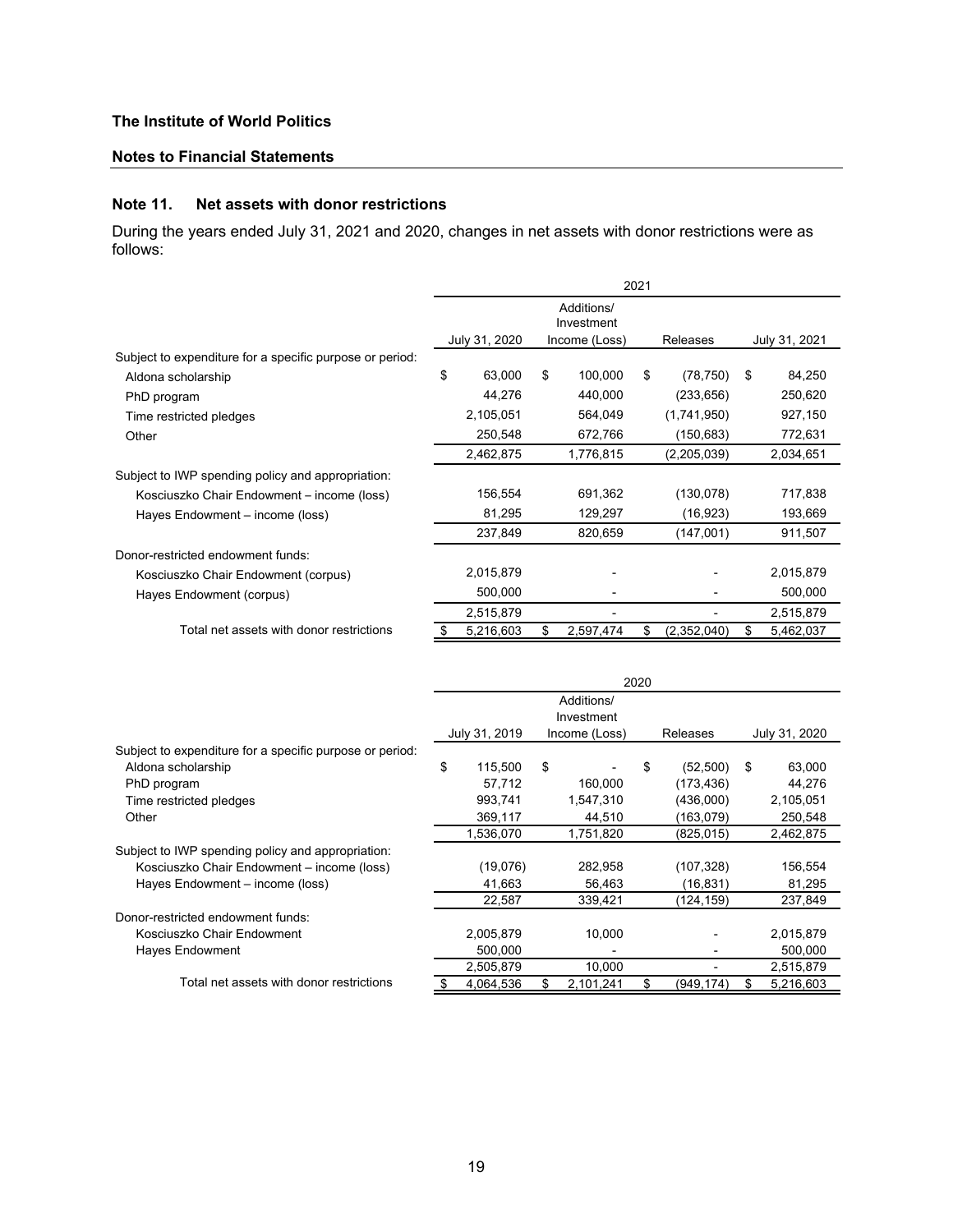#### **Notes to Financial Statements**

#### **Note 12. Endowment**

The Institute follows the FASB Codification topic related to endowments of nonprofit organizations, which provides guidance on the net asset classification of donor-restricted endowment funds for a nonprofit organization that is subject to an enacted version of the Uniform Prudent Management of Institutional Funds Act of 2006 (UPMIFA). UPMIFA is a model act approved by the Uniform Law Commission (ULC, formerly known as the National Conference of Commissioners on Uniform State Laws) that serves as a guideline for states to use in enacting legislation. In 2008, the District of Columbia enacted UPMIFA. Under UPMIFA, all unappropriated endowment fund assets are considered restricted.

The Board of Trustees has interpreted UPMIFA as requiring the preservation of the fair value of the original gift as of the gift date of the donor-restricted endowment funds, absent explicit donor stipulations to the contrary. As a result of this interpretation, the Institute classifies as endowments held in perpetuity: (a) the original value of gifts donated to the endowments held in perpetuity, (b) the original value of subsequent gifts to the endowments held in perpetuity and (c) accumulations to the endowments held in perpetuity made in accordance with the direction of applicable donor gift instruments at the time the accumulation is added to the fund. The remaining portion of the donor-restricted endowment fund that is not classified in endowments held in perpetuity is classified as donor-restricted net assets until those amounts are appropriated for expenditure by the Institute in a manner consistent with the standard of prudence prescribed by UPMIFA. In accordance with UPMIFA, the Institute considers the following factors in making a determination to appropriate or accumulate donor-restricted endowment funds:

- The duration and preservation of the fund
- The purposes of the Institute and the donor-restricted endowment fund
- General economic conditions
- The possible effects of inflation and deflation
- The expected total return from income and the appreciation of investments
- Other resources of the Institute
- The investment policies of the Institute

The Institute's endowment consists of five individually named endowments funds, two of which are restricted by donors to be invested in perpetuity with three others board-designated to function as endowments (quasi-endowment) to support mainly qualifying faculty appointments and scholarships. Assets related to the endowment funds are included in the investments and restricted cash in the statements of financial position. As required by the accounting principles generally accepted by the United States of America (GAAP), net assets associated with donor-restricted endowment funds are classified as net assets with donor restrictions.

**Funds with deficiencies:** From time to time, the fair value of assets associated with individual donorrestricted endowment funds may fall below the level that the donor or UPMIFA requires the Institute to retain as a fund for perpetual duration. In accordance with GAAP, deficiencies of this nature are reported as a reduction of net assets with donor restrictions. There were no deficiencies as of July 31, 2021 and 2020.

**Return objectives and risk parameters:** Management of the endowment assets is designed to ensure a total return (income, plus capital change) necessary to preserve and enhance (in real dollar terms) the principal of the fund and, at the same time, provide a dependable source of support for current operations and programs. Therefore, the Institute's goal for its endowment funds is to preserve and enhance purchasing power after accounting for investment returns, spending and inflation (but excluding gifts).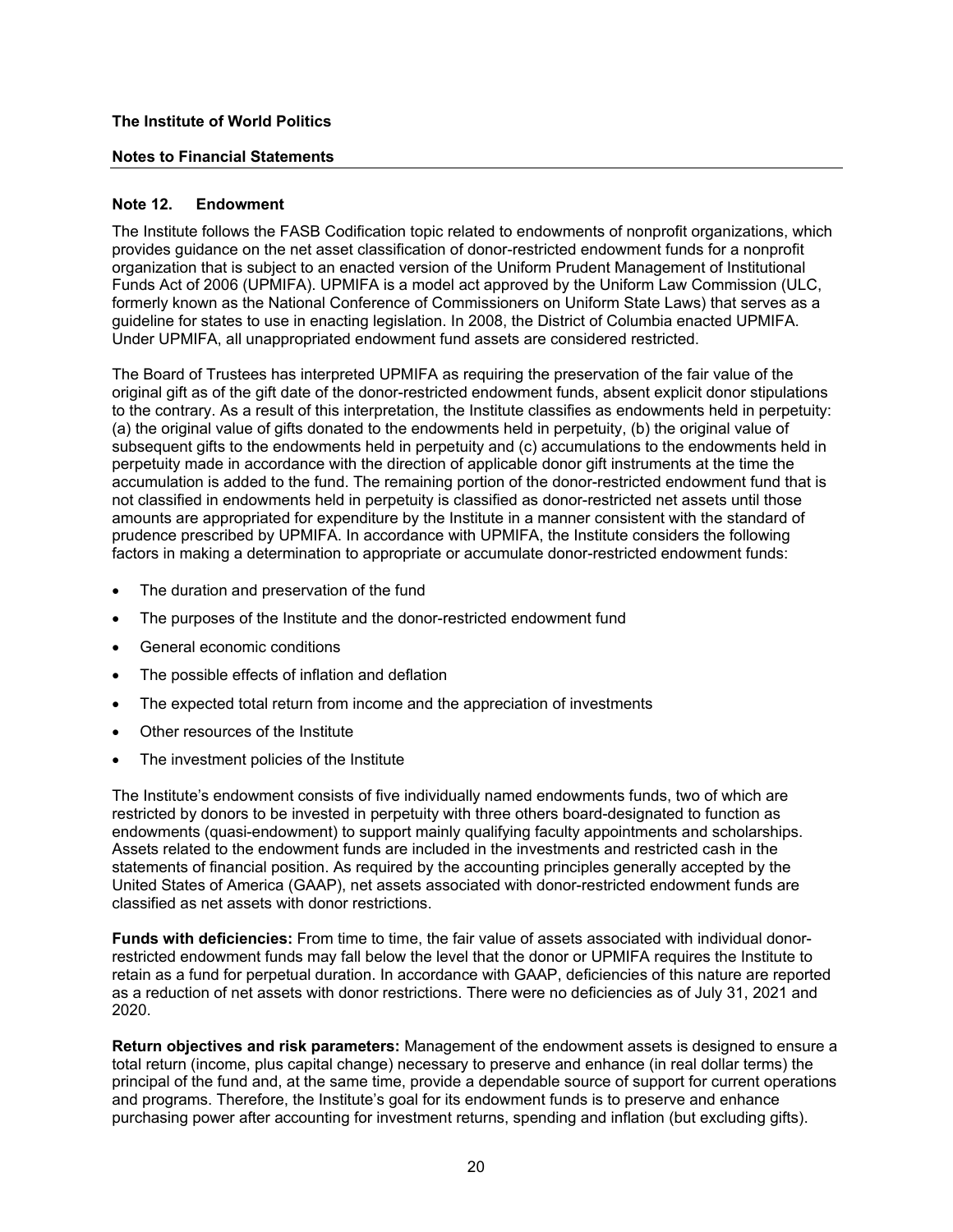#### **Notes to Financial Statements**

#### **Note 12. Endowment (Continued)**

**Strategies employed for achieving objectives:** Reasonable diversification is sought at all times. Experience has shown financial markets and inflation rates are cyclical and, therefore, control of volatility will be achieved through diversification of asset classes and selection of managers of diverse investment styles. The Board of Trustees examines the correlation of the investment portfolio and it has historically had positive returns.

**Spending policy:** For the Hayes endowment, the Institute's policy is to appropriate 3% of the average of the previous three fiscal years' beginning period endowment values each year.

For the Kosciuszko Chair endowment, the Institute's policy is to appropriate no more than 5% of the December 31 fund value of the most recent calendar year.

The Institute's endowment balances, by net asset classification, are as follows as of July 31, 2021 and 2020:

|                            | 2021                                  |         |      |                                       |    |           |  |  |  |
|----------------------------|---------------------------------------|---------|------|---------------------------------------|----|-----------|--|--|--|
|                            |                                       | Without | With |                                       |    |           |  |  |  |
|                            |                                       |         |      | Donor Restrictions Donor Restrictions |    | Total     |  |  |  |
|                            |                                       |         |      |                                       |    |           |  |  |  |
| Board-designated endowment | \$                                    | 270,676 | \$   |                                       | S  | 270,676   |  |  |  |
| Donor-restricted endowment |                                       |         |      | 3,427,386                             |    | 3,427,386 |  |  |  |
|                            |                                       | 270,676 | S    | 3,427,386                             |    | 3,698,062 |  |  |  |
|                            | 2020                                  |         |      |                                       |    |           |  |  |  |
|                            | Without                               |         |      | With                                  |    |           |  |  |  |
|                            | Donor Restrictions Donor Restrictions |         |      |                                       |    | Total     |  |  |  |
|                            |                                       |         |      |                                       |    |           |  |  |  |
| Board-designated endowment | \$                                    | 175,934 | \$   |                                       | \$ | 175,934   |  |  |  |
| Donor-restricted endowment |                                       |         |      | 2,753,728                             |    | 2,753,728 |  |  |  |
|                            |                                       | 175,934 |      | 2,753,728                             |    | 2,929,662 |  |  |  |

The change in endowment net assets for the years ended July 31, 2021 and 2020, is as follows:

|                                           | Without |                           | With |                           |                 |
|-------------------------------------------|---------|---------------------------|------|---------------------------|-----------------|
|                                           |         | <b>Donor Restrictions</b> |      | <b>Donor Restrictions</b> | Total           |
|                                           |         |                           |      |                           |                 |
| Endowment net assets, as of July 31, 2019 | \$      | 185,319                   | \$   | 2,528,466                 | \$<br>2,713,785 |
| Investment income, net                    |         | 23,924                    |      | 339,421                   | 363,345         |
| Contributions                             |         | (32, 495)                 |      | 10,000                    | (22, 495)       |
| <b>Releases</b>                           |         | (814)                     |      | (124,159)                 | (124, 973)      |
| Endowment net assets, as of July 31, 2020 |         | 175,934                   |      | 2,753,728                 | 2,929,662       |
| Investment income, net                    |         | 52,489                    |      | 820,659                   | 873,148         |
| Contributions                             |         | 44,972                    |      |                           | 44,972          |
| <b>Releases</b>                           |         | (2,719)                   |      | (147,001)                 | (149, 720)      |
| Endowment net assets, as of July 31, 2021 | \$      | 270,676                   |      | 3,427,386                 | 3,698,062       |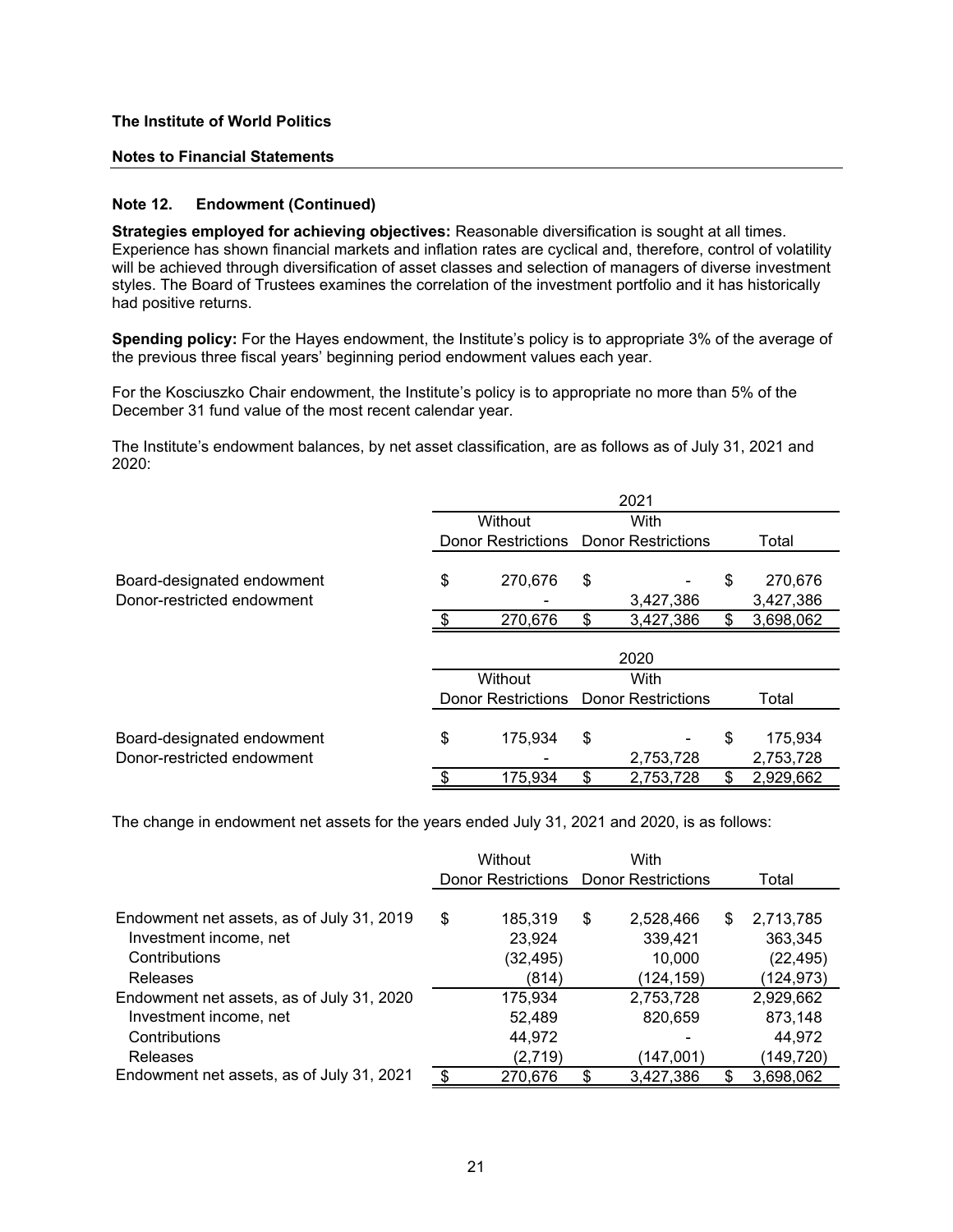#### **Notes to Financial Statements**

#### **Note 13. Higher Education Emergency Relief Funds**

The Institute received distributions under the Higher Education Emergency Relief Funds (HEERF) provisions of the CARES Act. The recognition of revenue related to these funds is conditioned upon the Institute meeting certain terms and conditions including using HEERF payments to reimburse the Institute for qualifying expenses or lost revenue attributable to coronavirus (COVID-19). The Institute received \$482,232 of HEERF payments. The full amount was spent on eligible expenses. The Institute recognized \$462,464 as Higher Education Emergency Relief Funds revenue and \$18,768 as student tuition and fees revenue on the statement of activities for the year ending July 31, 2021.

#### **Note 14. Pension Plan**

The Institute maintains a salary reduction defined contribution retirement plan pursuant to Section 403(b) of the IRC. The Institute, at its option, may contribute to the plan on behalf of its eligible employees. Currently, the Institute contributes a match up to 5% of employee salaries. Pension expense totaled \$122,182 and \$96,297 for the years ended July 31, 2021 and 2020, respectively.

#### **Note 15. Liquidity and Availability**

The Institute is substantially supported by both annual tuition and restricted contributions and endowments. Because a donor's restriction requires resources to be used in a particular manner, the Institute must maintain sufficient resources to meet those responsibilities to its donors. As part of the Institute's liquidity management, it has a policy to structure its financial assets to be available as its general expenditures, liabilities and other obligations become due. The Institute operates within its budget and monitors reserves to provide reasonable assurance obligations can be satisfied when due. In addition, the board designates a liquidity reserve of \$270,676 and \$175,934 for the years ended July 31, 2021 and 2020, respectively, that can be drawn upon in the event of financial distress or an immediate liquidity need.

The following represents the Institute's financial assets at July 31, 2021 and 2020:

|                                                    | 2021 |             |   | 2020          |
|----------------------------------------------------|------|-------------|---|---------------|
|                                                    |      |             |   |               |
| Cash and cash equivalents                          | \$   | 2,782,514   | S | 503,020       |
| Restricted cash                                    |      | 1,365,607   |   | 430,302       |
| Tuition receivables, net                           |      | 85,803      |   | 124,754       |
| Contributions receivable, net                      |      | 466.706     |   | 2,103,708     |
| Investments                                        |      | 3,866,233   |   | 3,466,635     |
| Investments held for split-interest agreements     |      | 444,082     |   | 382,411       |
| Total financial assets                             |      | 9,010,945   |   | 7,010,830     |
|                                                    |      |             |   |               |
| Less refundable advances held                      |      | (1,270,560) |   | (1, 101, 529) |
| Less annuity obligations                           |      | (122, 598)  |   | (148, 563)    |
| Less net assets with donor restrictions            |      | (5,462,037) |   | (5,216,603)   |
| Less board designated amounts                      |      | (270,676)   |   | (175,934)     |
| Financial assets available to meet operating needs |      |             |   |               |
| over the next 12 months                            |      | 1,885,074   |   | 368,201       |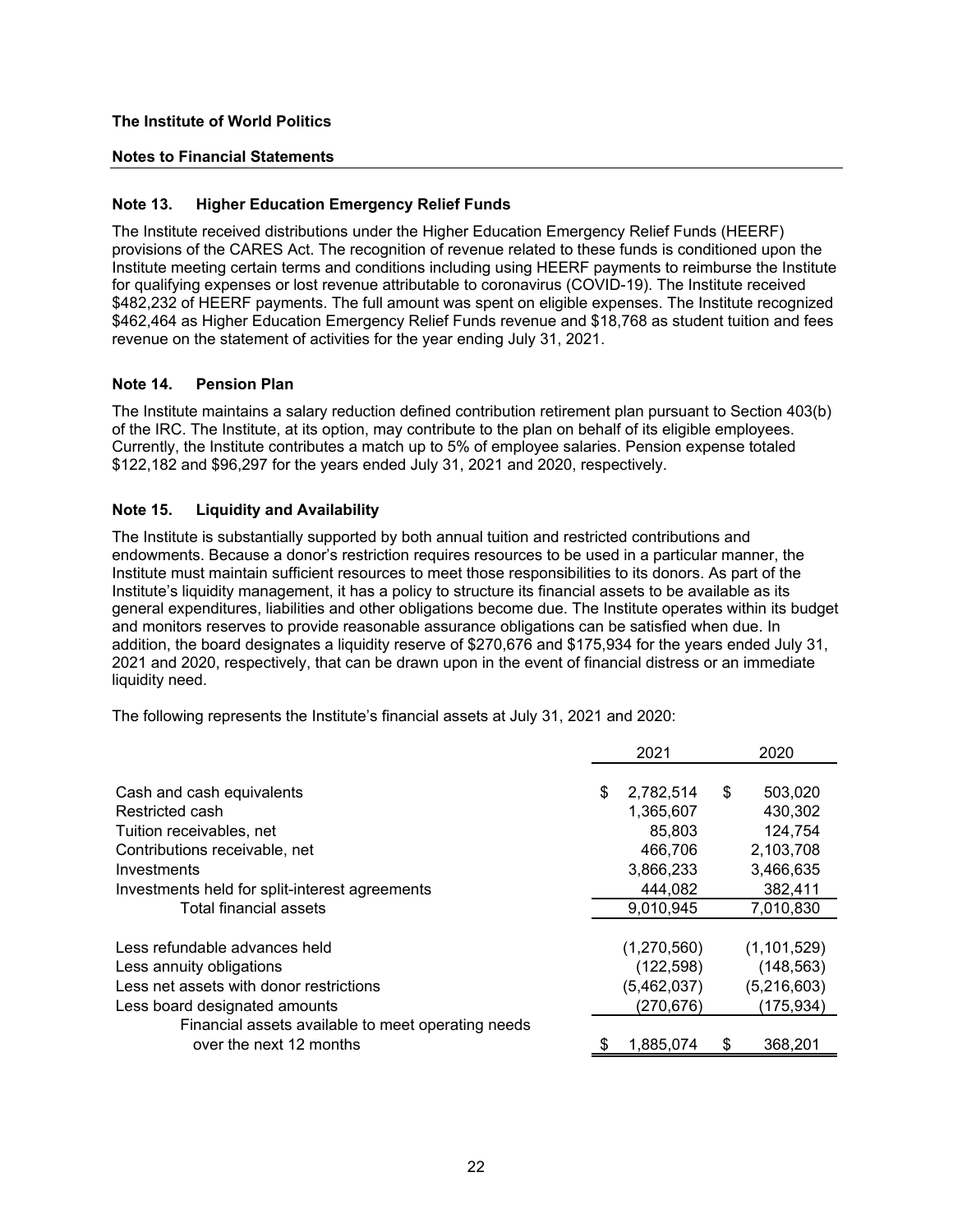

**RSM US LLP** 

#### **Independent Auditor's Report on the Supplementary Information**

Executive Committee The Institute of World Politics

We have audited the financial statements of The Institute of World Politics (the Institute) as of and for the years ended July 31, 2021 and 2020, and have issued our report thereon, which contains an unmodified opinion on those financial statements. See pages 1 and 2. Our audit was conducted for the purpose of forming an opinion on the financial statements as a whole. The supplementary information is presented for purposes of additional analysis and is not a required part of the financial statements. Such information is the responsibility of management and was derived from and relates directly to the underlying accounting and other records used to prepare the financial statements. The information has been subjected to the auditing procedures applied in the audits of the financial statements and certain additional procedures, including comparing and reconciling such information directly to the underlying accounting and other records used to prepare the financial statements or to the financial statements themselves, and other additional procedures in accordance with auditing standards generally accepted in the United States of America. In our opinion, the information is fairly stated in all material respects in relation to the financial statements as a whole.

RSM US LLP

Washington, D.C. December 14, 2021

THE POWER OF BEING UNDERSTOOD AUDIT | TAX | CONSULTING